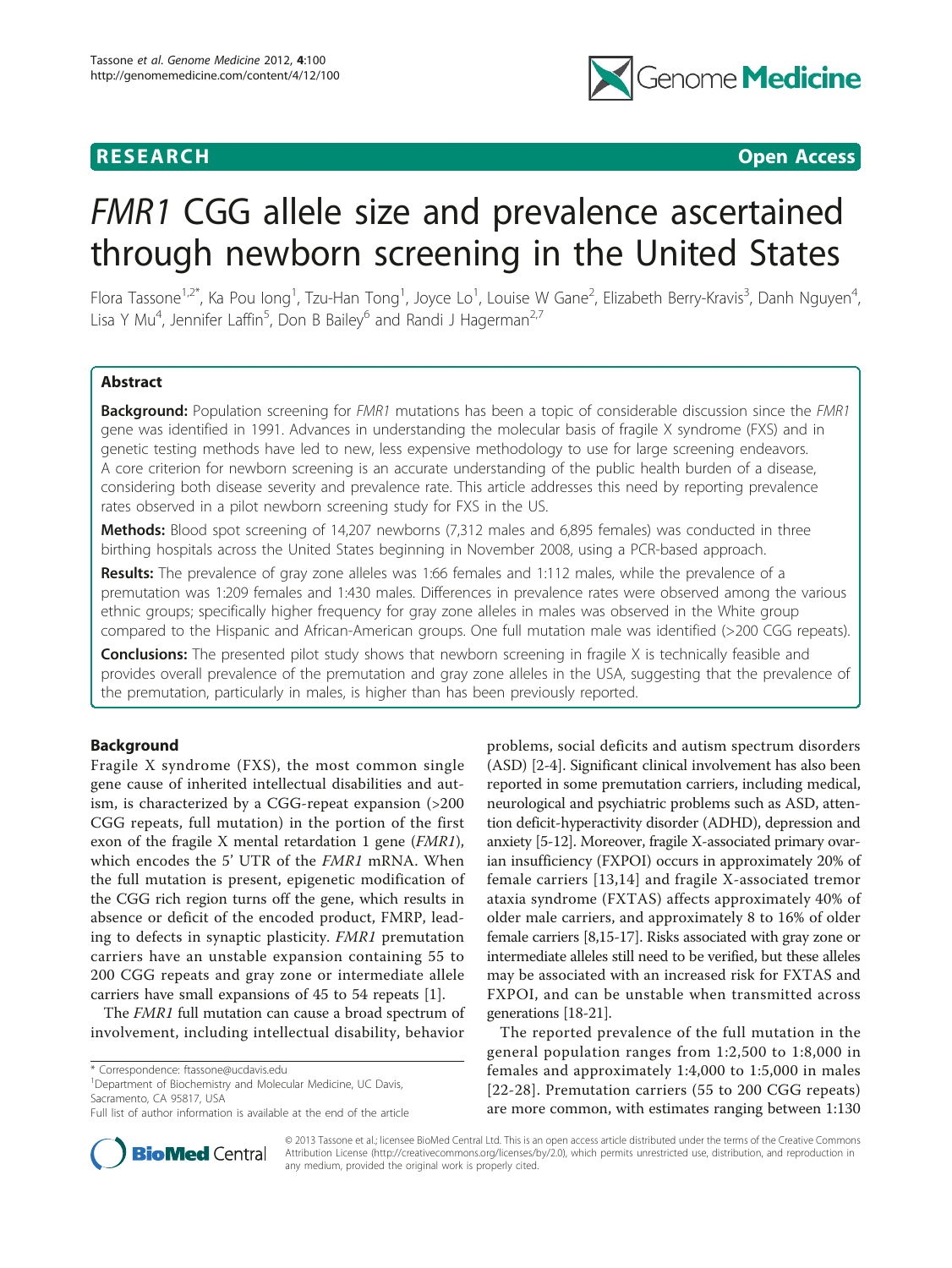and 1:256 for females and 1:250 and 1:813 for males [[27](#page-10-0),[29-34\]](#page-10-0). Several studies suggest that FXS prevalence rates may differ across ethnic groups and countries based on studies of populations in the United Kingdom [[25\]](#page-10-0), Spain [[30\]](#page-10-0), Finland [[35\]](#page-10-0), Asia (Taiwan [[36,37](#page-10-0)], Japan [[38](#page-10-0)]), Israel [[26,39-41\]](#page-10-0), and North America [[29,42](#page-10-0),[43\]](#page-10-0). However, discerning the 'true' incidence rate has been challenging, due primarily to small sample sizes and some design limitations, such as selection bias in studies that focus on specialized populations (for example, children in special education settings [[44](#page-10-0)], pregnant volunteer adults with no history of mental retardation [\[41](#page-10-0)] or adults with no major health problems [\[38](#page-10-0)]). Further complicating this picture is the varying definition of CGG size ranges for intermediate/gray alleles and premutation alleles. A summary of the studies estimating prevalence since 1995 in various populations, designs, and settings is shown in Table [1,](#page-2-0) while the prevalence of FMR1 expanded alleles from newborn screening studies conducted in different countries is summarized in Table [2.](#page-3-0)

A large-scale population-based screening for FXS, in both males and females across the entire spectrum of fragile X mutations, has not been conducted in the United States. One problem has been the lack of a molecular test capable of identifying FMR1 alleles throughout the range (from normal to the full mutation) in both males and females. In recent years, several methodologies have been published and claimed to be suitable for large population screening [[22,30](#page-10-0),[45](#page-11-0)-[50](#page-11-0)], although all have presented some technical and non-technical problems, including the amount of DNA template required, degradation due to the use of bisulfite, inclusion of females, and failure to detect unmethylated expanded alleles. Importantly, no study in both genders, across all the mutation ranges, has been conducted on blood spot cards, a central requirement for newborn screening. The few large studies that have been conducted on blood spot cards include a study of 36,154 de-identified blood spot cards from male newborns, targeting only those with a methylated full mutation [\[22\]](#page-10-0) and reports on newborns from Spain and from Taiwan that also included only males (Table [2\)](#page-3-0) [[30,36,37](#page-10-0)[,51\]](#page-11-0).

Traditionally, Southern blot analysis has been considered the most accurate method to size the full mutation and to determine the methylation status of the expanded alleles for all mutation sizes. However, it is laborious, expensive and requires a large amount of DNA, making it poorly suitable for screening purposes. Screening of blood spot cards by a PCR-based method is the best approach currently available for screening large populations. However, because PCR testing can report CGG repeat lengths for all size ranges, clinicians and policy makers associated with newborn screening will need to consider which categories of FMR1 expansions to report. In part this decision will be determined by the clinical

utility of the information and associated ethical issues. However, more accurate estimates of prevalence are essential so that the public health burden (for example, counseling and treatment costs, patient education before screening) can be assessed more accurately.

To help answer this question, we report here the outcomes of a large fragile X newborn screening study conducted in the United States, consisting of 14,207 newborn blood spot samples (7,312 males and 6,895 females). The screening method utilized allowed for precise quantification of CGG allele size, distribution of allele sizes within different ethnic groups and determination of the prevalence of gray zone and premutation alleles in both males and females. The advantages of the screening approach used in the present study, in addition to its high throughput ability, are the ability to detect expanded alleles throughout the range in both genders, the use of blood spot cards for the screening, and the relatively unbiased population sample that should yield representative allele frequencies for different ethnic groups in the USA. The sample size is too small to provide an estimate of full mutation prevalence, and thus the paper is focused on gray zone and premutation alleles. These alleles are much more common than full mutation alleles and their disclosure complicates the counseling burden that would result. We also report the prevalence for an expanded gray zone allele range, from 40 to 54 CGG repeats for comparison with other studies that have reported allele frequencies using this expanded size range [[52,53\]](#page-11-0).

## Materials and methods

#### Study subjects

Bloodspots from newborns at UC Davis Medical Center (UCDMC, Sacramento, CA, USA), Rush University Medical Center (RUMC, Chicago, IL, USA) and the University of North Carolina (UNC) Hospital (Chapel Hill, NC, USA) were made from extra blood at the time of the state-mandated heel stick. Babies did not receive an extra heel stick if there was not enough blood from the mandated state newborn screen heel stick already available to obtain the extra card. At all three sites a research assistant reviewed the newborn nursery admittance record daily, approached parents to obtain consent for the newborn to participate in the fragile X screening program, which was separate from the state newborn screening programs. They entered the patient's room and asked for permission to speak with the family. If the parents decided not to speak to the research assistant, their refusal was noted. When permission was given by the parents for the research assistant to speak with them, a prepared script, institutional review board (IRB) approved, was used to briefly introduce the purpose of the study. The parents were asked if they had any questions and if they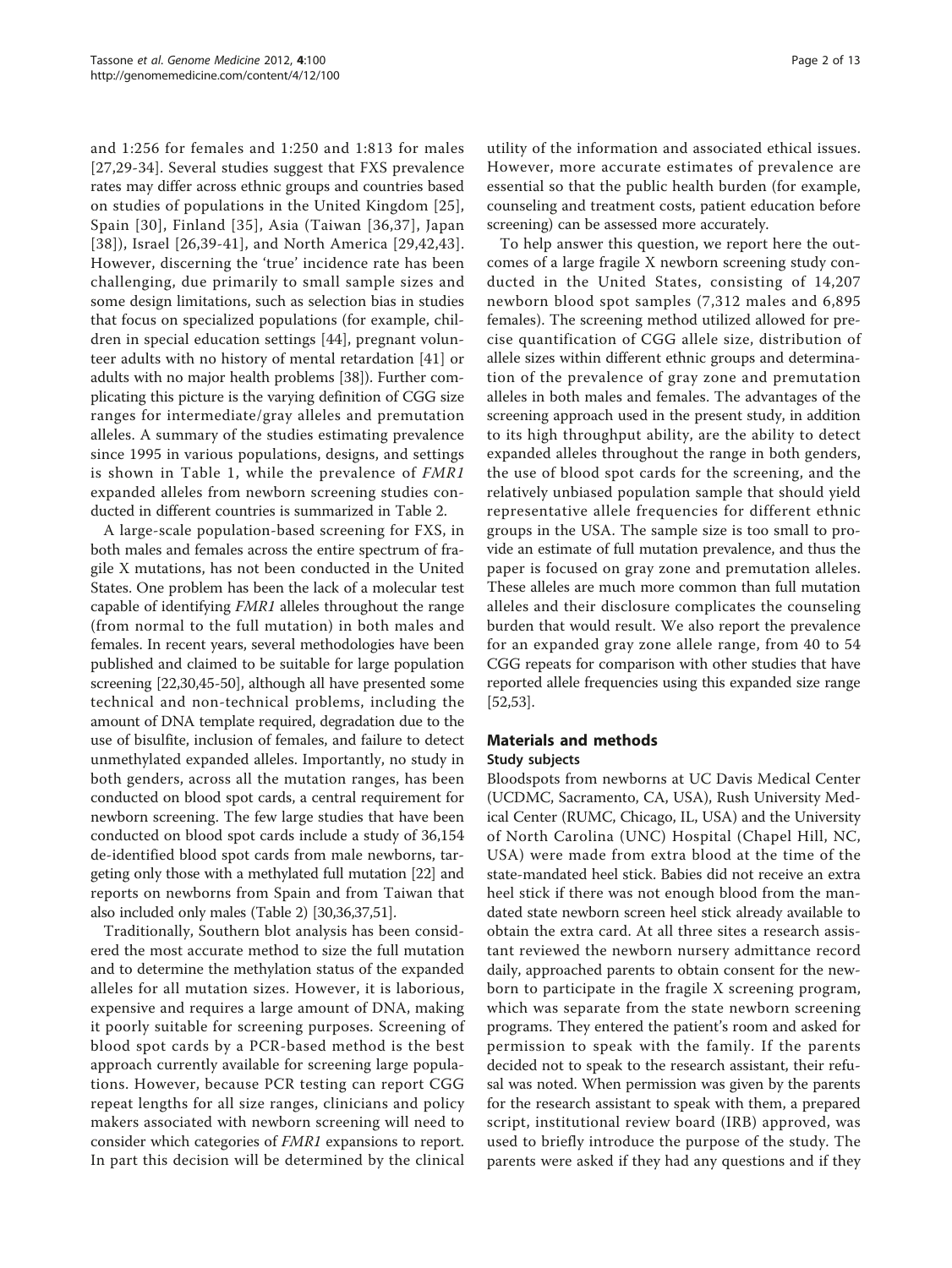<span id="page-2-0"></span>

|  |  |  |  |  |  | Table 1 Prevalence data in general population. |
|--|--|--|--|--|--|------------------------------------------------|
|--|--|--|--|--|--|------------------------------------------------|

| Reference | Location        | Number tested | Gender                                | Genotype     | CGG range  | Prevalence        |
|-----------|-----------------|---------------|---------------------------------------|--------------|------------|-------------------|
| $[42]$    | Canada          | 10,624        | Female                                | Pre          | 55-101     | 1/259             |
| $[81]$    | <b>USA</b>      | 3,345         | Pregnant/non-pregnant women           | Gray         | 40-49      | 1/52 (no fhx)     |
|           |                 |               |                                       |              |            | $1/107$ (fhx)     |
|           |                 |               |                                       |              | 50-59      | 0/474 (no fhx)    |
|           |                 |               |                                       |              |            | $0/214$ (fhx)     |
|           |                 |               |                                       | Pre          | 60-200     | 1/158 (no fhx)    |
|           |                 |               |                                       |              |            | $0/214$ (fhx)     |
|           |                 |               |                                       | Full         | >200       | $0/474$ (no fhx)  |
|           |                 |               |                                       |              |            | $0/214$ (fhx)     |
| $[25]$    | UK, 11-16 years | 347           |                                       | Fragile X    |            | 1/2,720           |
| $[35]$    | Finland         | 1,738         | Pregnant women                        | Pre          | 60-200     | 1/246             |
|           |                 |               |                                       | Full         | $>200$     | 0/1,477           |
| $[40]$    | Israel          | 10,587        | Female                                | Gray/Pre     | 51-200     | 1/77              |
| $[82]$    | Israel          | 9,660         | Pregnant/non-pregnant women           | Pre          | 50-199     | 1/114             |
|           |                 |               |                                       | Full         | >200       | 0/9,660           |
| $[26]$    | Israel          | 9,459         | Pregnant/non-pregnant women           | Pre          | 52-199     | 1/73              |
|           |                 |               |                                       | Full         | >200       | 1/2,365           |
| $[83]$    | UK              | 3,738         | Male                                  | FRAXA full   | $\geq$ 200 | 1/187             |
| $[84]$    | Finland         | 239           | Pregnant women                        | Pre          | 61-200     | 1/220             |
|           |                 |               |                                       | Full         | >200       | 0/220             |
| $[41]$    | Israel          | 14,334        | Pregnant/non-pregnant women           | Pre          | 55-200     | 1/113             |
|           |                 |               |                                       | Full         | >200       | 1/4,778           |
| $[29]$    | Canada          | 10,572        | Male                                  | Pre          | 55 to <230 | 1/813             |
|           |                 |               |                                       | Full         | >230       | 1/155             |
| $[24]$    | <b>USA</b>      | 2,250         | Male                                  | Full         | $\geq$ 200 | 1/353             |
|           |                 |               |                                       | Intermediate | $41 - 60$  | 1/27              |
|           |                 | 1,089         | Female                                | Pre          | 61-199     | 1/531             |
|           |                 |               |                                       | Intermediate | $41 - 60$  | 1/19              |
| $[85]$    | Taiwan          | 1,002         | Pregnant women                        | Gray         | $40 - 52$  | 1/46              |
|           |                 |               |                                       | Pre          | $>52$      | 0/1,002           |
| $[33]$    | <b>USA</b>      | 29,103        | Pregnant women                        | Gray         | 45-54      | 1/143             |
|           |                 |               |                                       | Pre          | 55-200     | 1/382             |
|           |                 |               |                                       | Full         | $>200$     | 0/2,292           |
| $[39]$    | Israel          | 40,079        | Pregnant/non-pregnant women           | Pre          | 55-199     | 1/158 (no fhx)    |
|           |                 |               |                                       |              |            | $1/150$ (fhx*)    |
|           |                 |               |                                       | Full         | >200       | 1/36,483 (no fhx) |
|           |                 |               |                                       |              |            | 1/899 (fhx)       |
| $[86]$    | Australia       | 338           | Non-pregnant women                    | Gray         | 45-54      | 1/22              |
|           |                 |               |                                       | Pre          | 55-200     | 1/65              |
|           |                 |               |                                       | Full         | $>200$     | 0/65              |
| $[34]$    | Canada          | 21,411        | Female                                | Gray         | 45-54      | 1/86              |
|           |                 |               |                                       | Pre          | 55-200     | 1/241             |
| $[38]$    | Japanese        | 576           | Female                                | Intermediate | 40-50      | 1/324             |
|           |                 | 370           | Male                                  | Intermediate | 40-50      | 1/103             |
| $[32]$    | USA             | 11,759        | Female from cystic fibrosis screening | Pre          | 55-200     | 1/245             |
|           |                 | 2,011         | Ashkenazi Jewish women                | Pre          | 55-200     | 1/134             |
| $[74]$    | USA             | 3,273         | Male                                  | Gray         | 45-54      | 1/42              |
|           |                 |               |                                       | Pre          | 55-200     | 1/468             |
|           |                 | 3,474         | Female                                | Gray         | 45-54      | 1/35              |
|           |                 |               |                                       | Pre          | 55-200     | 1/151             |

fhx, family history of FXS.

\* Family history of individuals with intellectual disability, developmental problems, or autism in extended family but without relatives who were fragile X carriers.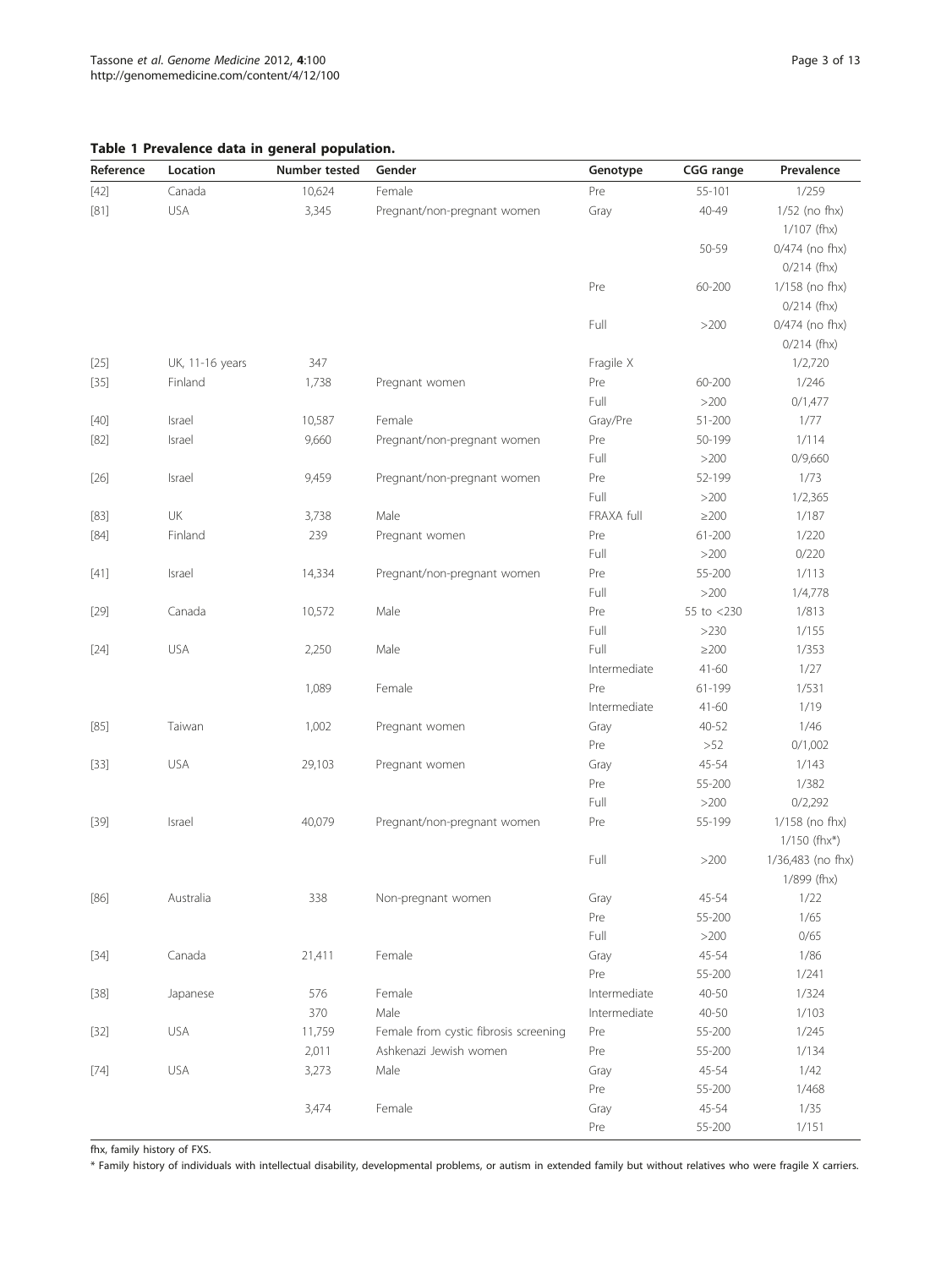| Reference | Location            | <b>Ethnicity</b>     | Number tested | Gender | Genotype | CGG range | Number positive | Prevalence |
|-----------|---------------------|----------------------|---------------|--------|----------|-----------|-----------------|------------|
| $[23]$    | Georgia, USA        | 45% Caucasian        | 36,124        | Male   | Full     | $>200$    | 7               |            |
|           |                     | 30% African-American |               |        |          |           |                 |            |
|           |                     | 15% Hispanic         |               |        |          |           |                 |            |
|           |                     | 2% Asian             |               |        |          |           |                 |            |
|           |                     | 2% Multicultural     |               |        |          |           |                 |            |
|           |                     | 1% American Indian   |               |        |          |           |                 |            |
|           |                     | 5% Unknown           |               |        |          |           |                 |            |
| $[37]$    | Taiwan              | Asian                | 4,843         | Male   | Gray     | 40-54     | 90              |            |
|           |                     |                      |               |        | Pre      | 55-200    | 2               | ٠          |
|           |                     |                      |               |        | Full     | >200      | $2^a$           |            |
| $[87]$    | Canada              | Canadian             | 1,000         | Male   | Gray     | $40 - 60$ | $51^{\rm b}$    |            |
|           |                     |                      | 1,000         | Female | Pre      | $>60$     | 1 <sup>c</sup>  | ٠          |
| $[30]$    | Spain               | Hispanic             | 5,267         | Male   | Gray     | 45-54     | 199             | 1/26       |
|           |                     |                      |               |        | Pre      | 55-200    | 21              | 1/251      |
|           |                     |                      |               |        | Full     | >200      | $\overline{2}$  | 1/2633     |
| $[51]$    | Catalan, Spain      | Hispanic             | 5,000         | Male   | Gray     | 53-55     | 11              | 1/449      |
|           |                     |                      |               |        | Pre      | 56-200    | $\overline{4}$  | 1/1233     |
|           |                     |                      |               |        | Full     | $>200$    | 2               | 1/2466     |
| $[43]$    | South Carolina, USA | NA <sup>d</sup>      | 1,459         | Male   | Pre      | 55-200    | $\overline{2}$  | 1/730      |
|           |                     |                      |               |        | Full     | >200      | 2               | 1/730      |
| $[36]$    | Taiwan              | Asian                | 10,046        | Male   | Gray     | 45-54     | 70              | 1/143      |
|           |                     |                      |               |        | Pre      | 55-200    | 6               | 1/1674     |
|           |                     |                      |               |        | Full     | >200      | 1 <sup>e</sup>  | ٠          |

<span id="page-3-0"></span>Table 2 Prevalence data from newborn screening studies

<sup>a</sup>Need Southern blot confirmation. <sup>b</sup>Number positive includes both genders. <sup>c</sup>Gender of the positive premutation is male. <sup>d</sup>Racial data not collected for this study.<br><sup>e</sup>Net confirmed Not confirmed.

would like to participate in the formal consenting process. The reason(s) as to why a family did or did not choose to participate were recorded when possible.

#### University of North Carolina Hospital

At the UNC site, consent was obtained prior to the heel stick for the state screening and collection of the extra blood spot card for fragile X screening. Only blood spot cards from consented newborns were included in the study. Cards were shipped in the initial period of this project, to the UCD MIND Institute Molecular Laboratory in Sacramento and later to the Wisconsin State Health Department Cytogenetics and Molecular Laboratory for CGG allele size analysis. Only families of infants in the regular care nursery were approached. The screening involved an informed consent under a protocol approved by the UNC IRB. A description of the screening process, participation rates, and reasons for accepting or declining screening has been previously reported [\[54](#page-11-0)].

## Rush University Medical Center (Chicago, IL)

At RUMC it was not possible to obtain the state screening after consent due to the phlebotomy schedule. Consequently, the extra spot was obtained when the state screening heel stick was done and consenting was done afterwards to request use of the blood spot for the research project. This avoided the need to do a second heel stick on the babies. Consent forms used were approved by the RUMC IRB. For consenting families, demographic information was obtained from the family after the consent was signed. The bloodspot was identified by the newborn's last name, gender and date of birth. All data were recorded in computer files at RUMC, and then the blood spots were shipped to the UCD MIND Institute Molecular Laboratory in Sacramento for the CGG allele size analysis. The blood spots collected from families who chose not to participate in the newborn screening study but did not object to anonymous screening, were de-identified and sent to the UCD MIND Institute Molecular Laboratory. Specifically, non-consenting parents were told verbally that the blood spot would be used for anonymous population screening to obtain information on allele prevalence; if the parent objected, the sample was discarded. Families of infants from both regular care and special care nurseries were approached to participate in the study.

## UC Davis Medical Center (Sacramento, CA)

A similar procedure was followed at the UCDMC site. An additional spot was obtained when the state screening heel stick was done and consenting was carried out with a UC Davis IRB approved consent form. Only families of infants in the regular care nursery were approached. Blood spot cards from consented newborns were included; however a previous anonymous screening was allowed by the UC Davis IRB using a different funding source and before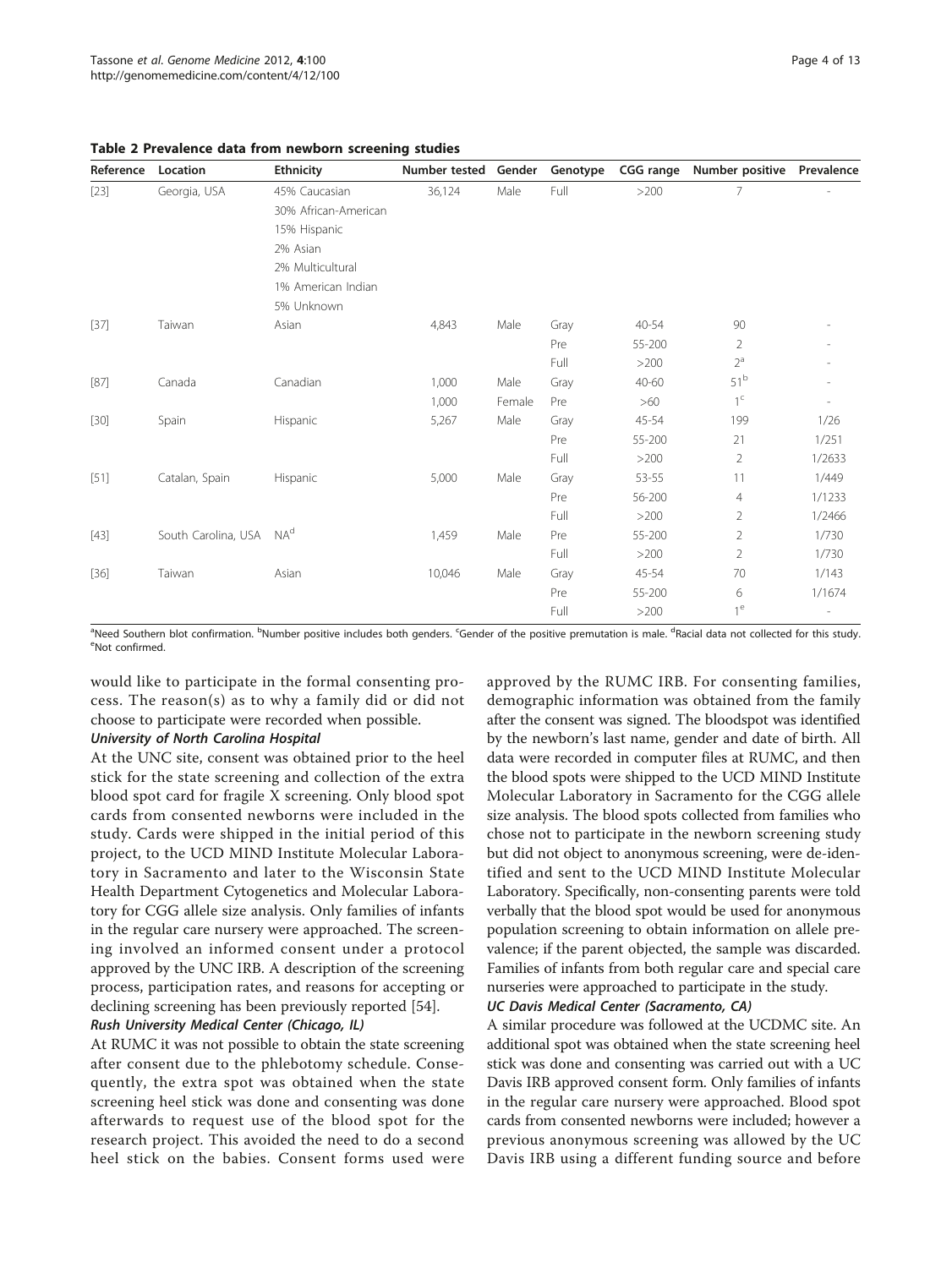funding for consented screening was obtained; thus, the anonymous screening was also included at the UCDMC site for the prevalence figures described below. For those who did not sign consent, but allowed anonymous screening, or for those who were not approached, bloodspots were assayed as anonymous screening. These latter bloodspots were stripped of all identifiers and patient codes, preserving only stated gender and ethnicity of the donor, to ensure that the samples were not traceable to the newborn. Those who specifically denied consent were not included in this study. To each bloodspot card a local accession number was assigned and underwent genotyping analysis.

## Follow up for infants carrying an expanded allele

At each site the family was contacted by phone following the identification of a consented newborn with the premutation or full mutation. The results were conveyed and explained to the parents, questions answered, and a visit was scheduled for the child to be seen for further medical follow-up and a genetic counseling session. The expanded allele was confirmed by standard FMR1 diagnostic testing (including Southern blot analysis) on a confirmatory blood sample from the infant, in a Clinical Laboratory Improvement Accreditation (CLIA) College of American Pathologists (CAP) certified clinical diagnostic laboratory at UCDMC, RUMC, or UNC. In all cases, expanded premutation alleles identified through newborn screening were confirmed by standard FMR1 diagnostic testing.

## Bloodspot screening: CGG sizing

Most of the samples were collected on FTA cards (Whatman Inc., Piscataway, NJ, USA); however, blood spots collected between January and May 2012 were collected on 903 paper (Whatman Inc.) at RUMC and at UCDMC. Blood spot cards were used directly in the PCR mixtures after being washed with FTA purification reagents (Qiagen, Valencia, CA, USA) as previously described [\[50](#page-11-0)] or DNA was isolated from two to three punches using either a QIAxtractor (Qiagen) or a Biomek NX workstation (Beckman Coulter Inc., Brea, CA, USA) as described below. No differences were obtained in terms of DNA quality or yield from either FTA or 903 cards.

## DNA isolation from bloodspot punches

Isolation of DNA was performed using the Agencourt Genfind v2 DNA Isolation Kit (Beckman Coulter Inc.) on the Biomek NX workstation (Beckman Coulter Inc.) following the manufacturer's instructions. Briefly, each blood spot sample was lysed with 150  $\mu$ l of lysis buffer with 3  $\mu$ l of proteinase K followed by incubation with 75 µl of binding buffer. Samples were then washed twice and eluted with 30 µl of nuclease-free water. The isolation procedure followed Agencourt Genfind v2 FTA Cards software (Beckman Coulter Inc.) with a minor change of replacing Wash 2 solution with 70% ethanol. Isolated DNA was stored at -20°C. Isolation of DNA was also performed using the QIAxtractor Reagent Pack (Qiagen) on the QIAxtractor (Qiagen) following the manufacturer's instructions. Each blood spot sample was lysed with 280 µl lysis buffer with 20 µl of proteinase K followed by incubation with 600 µl of binding buffer. Samples were then washed twice with wash solution (DXW) and final wash solution  $(DXF)$  and eluted with 60  $\mu$ l of nuclease-free water. The isolation procedure followed the QIAxtractor software (Qiagen). The isolated bloodspot DNA was stored at -20°C.

## PCR analysis

The bloodspot PCR screening approach was as follows: first round PCR screening was used to size all normal, intermediate and/or premutation alleles using c and f primers (by Fast Start approach, CGG rich or Expand Long PCR; Roche Diagnostics, Indianapolis, IN, USA). Male samples with no band on the first round or female samples with a single band underwent a second PCR screening assay using a CCG chimeric primer [\[50,55\]](#page-11-0).

Genomic DNA was amplified using Fast Start PCR protocol (Roche Diagnostics). Master mix containing primers c and f was prepared and used according to the manufacturer's instructions; primers c and f yield amplicons of 221+ (CGG)n bp. PCR reactions were run in the Applied Biosystems 9700 thermocycler with PCR conditions as previously described [[30](#page-10-0)]. The PCR products were analyzed using the ABI 3730 Capillary Electrophoresis (CE) Genetic Analyzer (Applied Biosystems, Foster City, CA, USA). Unpurified PCR product (2 μl) was mixed with 12 μl of Hi-Di Formamide (Applied Biosystems) and 2 μl of a ROX 1000 Size Ladder (Asuragen Inc., Austin, TX, USA). Samples were heat-denatured at 95°C for 2 minutes followed by cooling on ice before being transferred to the CE instrument. Samples that did not yield a band for males and yielded only one band for females after the first PCR round were subjected to a secondary CGG-primer-based PCR screening [[50,55\]](#page-11-0). Samples were prepared for the PCR with a master mix from AmplideX FMR1 reagent kit (Asuragen Inc.) containing FMR1 For, Rev FAM primers and FMR1 CGG primer or by using the CGG rich approach (Roche Diagnostics). PCR conditions were as indicated by the manufacturer (Asuragen Inc.) and were as previously described [[50](#page-11-0),[55\]](#page-11-0). The PCR products were run on CE for detection as previously described [\[45](#page-11-0)]. Serial peaks were visualized on CE with the CGG-chimeric primer when an expanded allele was present. CE data were analyzed by the ABI Genescan analysis software.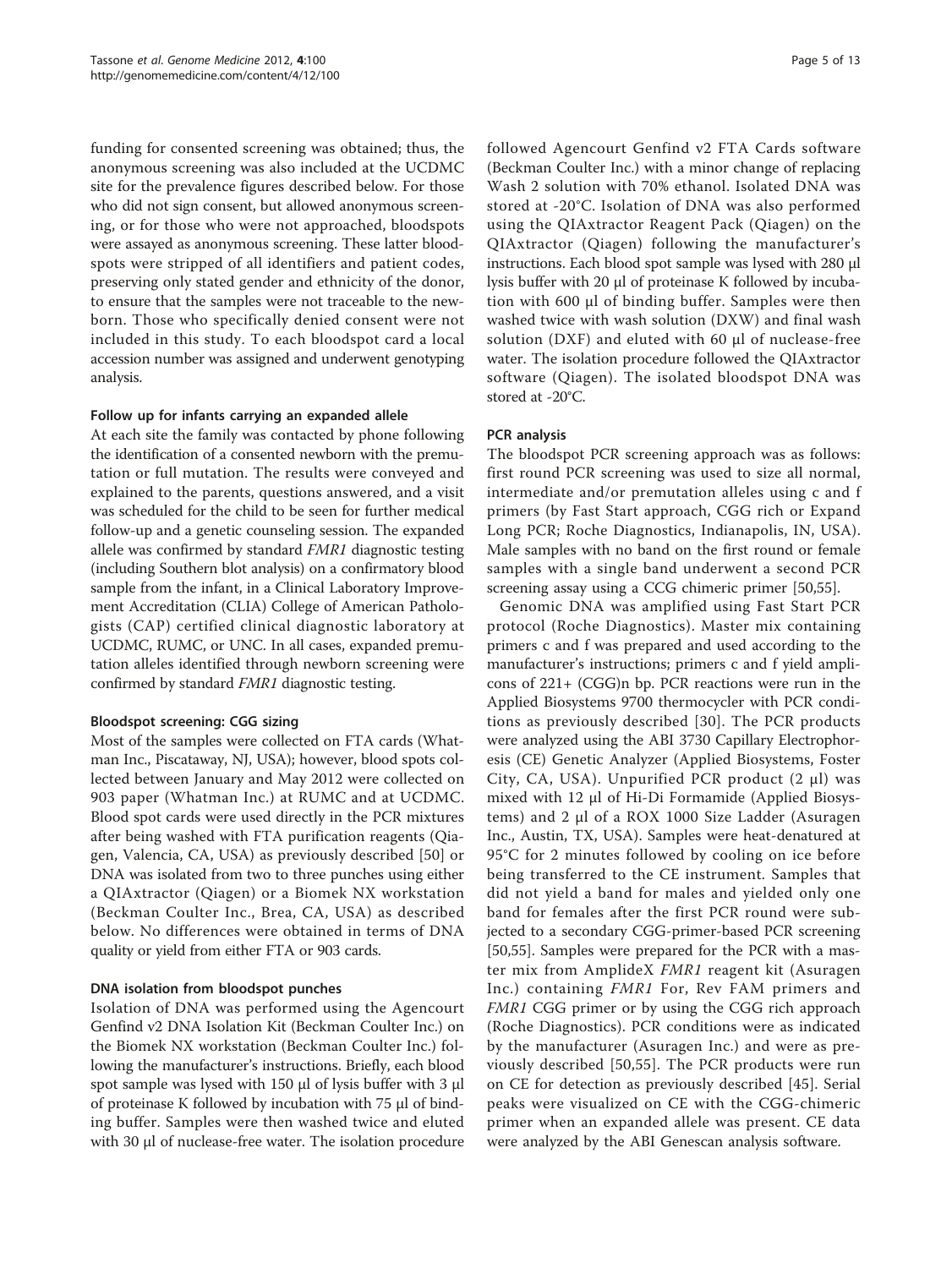#### Statistical analysis

Student's t-test and ANOVA were used to compare CGG distribution for gender and ethnicity. Exact confidence intervals were obtained for overall prevalence estimates, as well as among ethnicity groups across gender. Comparisons of prevalence were based on Fisher's exact test. Association between ethnicity and consenting status was analyzed using logistical regression. SAS version 9.2 (Cary, NC) was utilized for the analysis.

#### Results

#### Study population

A total of 14,207 blood spot samples, 7,312 males and 6,895 females, from newborns were collected across the three sites from November 2008 through May 2012. The study population included five ethnic groups (based on mother's ethnicity): White/Caucasian (White;  $N =$ 4,161, 29.4%), Hispanic/Latino (Hispanic; N = 3,493, 24.6%), African American/Black (Black;  $N = 3,069$ , 21.6%), Asian/Indian (Asian;  $N = 796, 5.6\%$ ), and Others, including Native American (Others;  $N = 1,286$ , 9.1%). There were 1,374 subjects (9.7%) from whom ethnicity could be not ascertained.

#### CGG allele size distribution

The CGG screening was conducted following the work-flow previously described in Tassone et al. [[50\]](#page-11-0). Briefly, male and female newborns that generated, respectively, a single or two bands (two alleles) after the first PCR FMR1 specific screening (using primers c and f) were not analyzed further. Blood spots were run twice if they failed to amplify the first time. All samples included in the analysis generated clear amplified FMR1 specific products. Females with only one amplified band and males without a clear amplified PCR band (one case of a full mutation male newborn identified in this study) underwent the second screening PCR using a CGG primer as previously described [[50](#page-11-0),[55](#page-11-0)]. Of the remaining 20,930 alleles, 20,710 had a CGG repeat number within the normal range (CGG range 6 to 44); 170 (105 females and 65 males) were gray zone alleles (mean CGG = 48 in both genders, CGG range 45 to 54); 50 (33 females and 17 males) harbored a premutation allele (mean CGG = 70 in both females and males, CGG range was 55 to 130). Additionally, 21 males generated 2 bands after the first PCR screening and 6 females were not definitely genotyped and therefore were excluded from the analysis. Although some of those samples may have been mislabeled with respect to the sex of the newborn, some could have been subjects with Klinefelter Syndrome, but they were not studied further because of study and IRB constraints. Among the 14,207 newborns screened, one male (7,312 total males screened) was identified as having a full mutation allele at UCDMC. This subject was not included in the subsequent prevalence analysis.

There was no gender difference in CGG distribution for either gray (female:  $N = 105$ , mean 48, standard deviation (SD) 3; male:  $N = 65$ , mean 48, SD 3;  $P =$ 0.3829) or premutation alleles (female:  $N = 33$ , mean 70, SD 21; male:  $N = 17$ , mean 70, SD 17;  $P = 0.9453$ ). Results are shown in Table 3. CGG allele size distribu-tion is represented in Figure [1a](#page-6-0) for  $N = 20,710$  alleles (7,208 from male, 13,502 from both female alleles); the observed CGG range is from 6 to 44, with a median of 29 (SD  $\pm$  4) and mode of 30. For the 170 gray zone alleles in the 45 to 54 range (65 males and 105 females; median 48; SD  $\pm$  3) CGG size distribution is shown in Figure [1b.](#page-6-0) Because some studies have reported the 40 to 54 CGG range as an expanded gray zone range [[52,53](#page-11-0)], we also examined the CGG allele distribution in the 614 alleles in this range (383 were females, 4 of which had both alleles with a CGG repeat number between 40 and 54; 227 were males; median 42; SD  $\pm$  3; Figure [1c\)](#page-6-0). For premutation carriers (CGG 55 to 200), Figure [1d](#page-6-0) displays CGG repeats for 50 individuals with observed CGG repeat length ranging from 55 to 130 (17 males and 33 females; median 62; SD  $\pm$  20) with the majority of the subjects ( $n = 35, 70\%$ ) carrying an allele with repeat number <70 CGG.

We determined the CGG size distribution of gray zone and premutation alleles across different ethnic groups. Results show that, among premutation carriers, Whites tended to have slightly higher CGG repeat size (mean 76, SD  $\pm$  24, N = 16) than other ethnicity groups (mean ranging from 62 to 75), although the difference did not reach statistical significance. It should be noted that these observed differences should be considered descriptive due to the small sample size (Table [4\)](#page-7-0).

#### Prevalence

Across the three sites, the prevalence for gray zone alleles was 1:66 in females (95% confidence interval (CI)

| Table 3 Summary of CGG distribution across gender in  |
|-------------------------------------------------------|
| the three categories (normal, gray zone, premutation) |

| Gender        | N          | Mean | <b>SD</b>      | Median |
|---------------|------------|------|----------------|--------|
| <b>Normal</b> |            |      |                |        |
| F             | $13,502^a$ | 29   | $\overline{4}$ | 30     |
| M             | 7,208      | 29   | 4              | 29     |
| Gray          |            |      |                |        |
| F             | 105        | 48   | 3              | 47     |
| M             | 65         | 48   | 3              | 48     |
| Pre           |            |      |                |        |
| F             | 33         | 70   | 21             | 60     |
| M             | 17         | 70   | 17             | 68     |

<sup>a</sup>Both alleles from normal female subjects are included. F, female; M, male.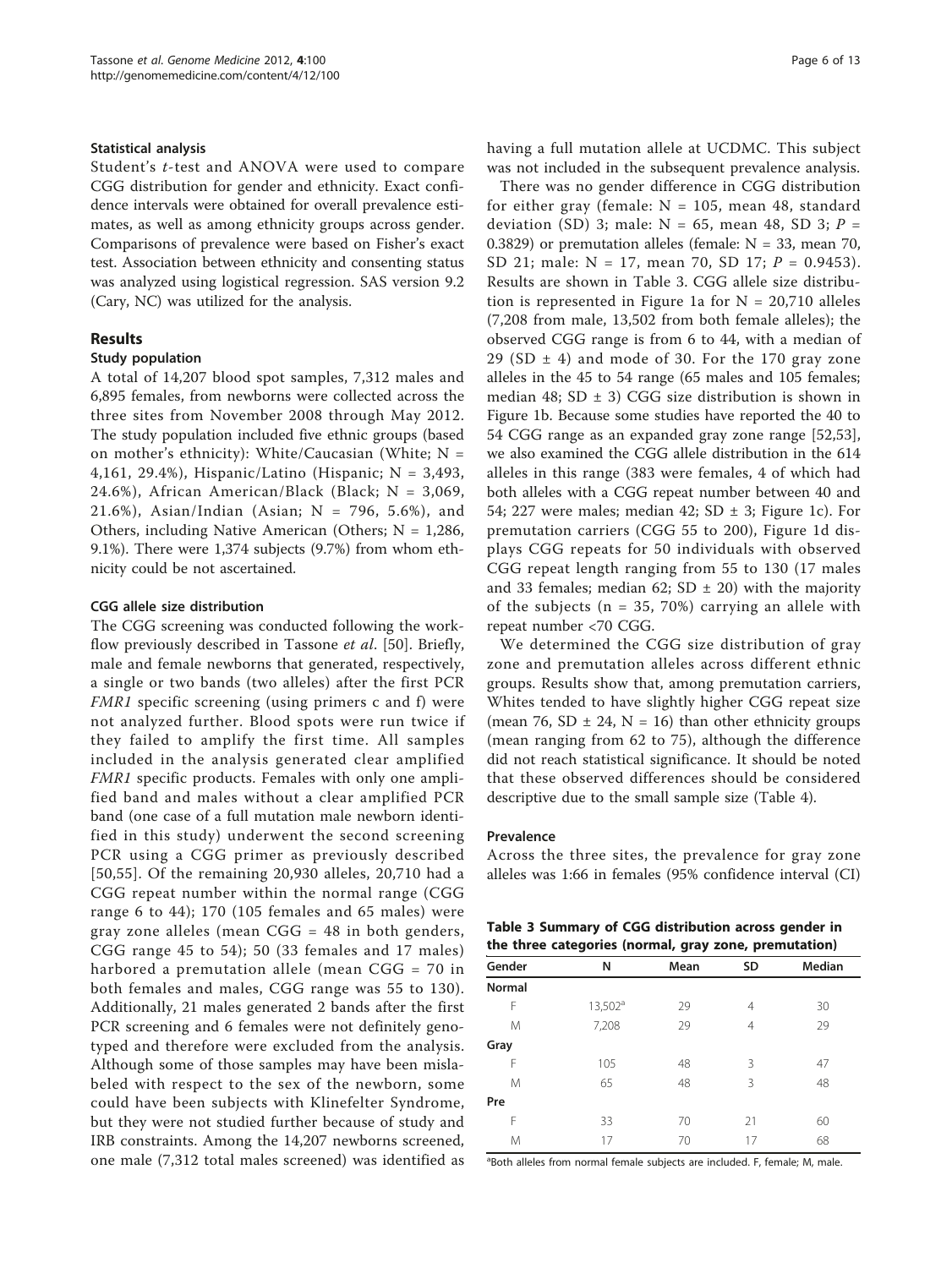<span id="page-6-0"></span>

1:80 to 1:54); and 1:112 (95% CI 1:145 to 1:88) in males. In the 40 to 54 expanded gray zone CGG range, the prevalence was 1:18 (95% CI 1:20 to 1:16) in females and 1:32 (95% CI 1:37 to 1:28) in males. The prevalence for premutation alleles was 1:209 (95% CI 1:303 to 1:149) in females and 1:430 (95% CI 1:736 to 1:268) in males, which translates into a male to female prevalence rate of 1 to 2.05. The prevalence for both gray zone and premutation alleles for each site is reported in Table [5](#page-7-0).

We also obtained estimates of the prevalence of gray zone alleles in different ethnic groups. Although the sample size was small, we also report the observed premutation allele prevalence within ethnicity groups. The observed premutation prevalence in females who were Black (1:168) was higher compared to females who were Hispanic (1:570,  $P = 0.0785$ ) but this was not a significant difference. The observed premutation prevalence in males who were Black (1:780) was lower compared to those who were White (1:358) and those who were Hispanic (1:595). The observed prevalence of gray zone alleles in White males (1:61) was significantly higher than in black males (1:142,  $P = 0.0153$ ), and Hispanic/Latino males (1: 198,  $P = 0.0007$ ). The observed prevalence of gray zone alleles was similar across White (1:58), Black (1:75) and Hispanic groups (1:59) in females. We did not

compare the prevalence among other ethnic groups because the sample size was too small (Tables [6](#page-8-0) and [7\)](#page-8-0).

#### **Discussion**

In the United States, newborn screening is an important state-based public health program that began over 40 years ago with the development of a screening test for phenylketonuria using newborn bloodspots dried onto a filter paper card [\[56](#page-11-0),[57\]](#page-11-0). Many factors could influence a decision to include a given condition in a newborn screening program, such as the severity of the condition, the availability of effective treatment, the age of onset, and the complexity, availability or cost of the test [[58](#page-11-0)]. Fragile X screening has captured increasing attention lately for both potential benefits and concerns that affect the development of a screening program. Fragile X screening was not recommended for newborn screening in the American College of Medical Genetics report of 2006 [[59](#page-11-0)] primarily because of the lack of an accurate screening test and the absence of data on benefits at that time. In the past few years the advent of clinical trials of targeted treatments for FXS and indications of positive outcomes in early phase studies [[60-64](#page-11-0)] have been exciting developments that promote the need for newborn screening for FXS. Some of the targeted treatments and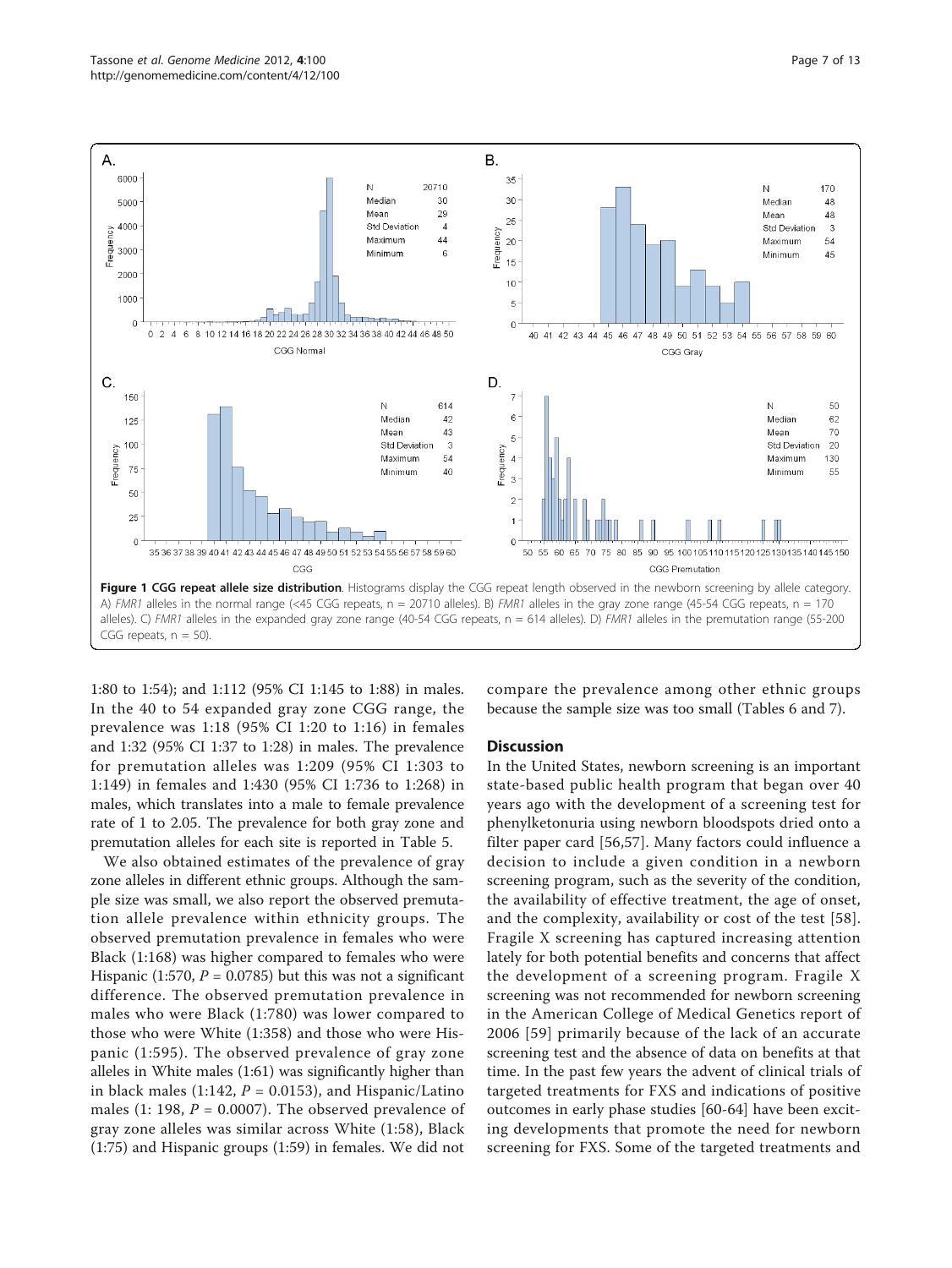|                                  | N              | Mean | <b>SD</b>      |
|----------------------------------|----------------|------|----------------|
| Combine                          |                |      |                |
| Normal <sup>a</sup>              | 20,710         | 29   | $\overline{4}$ |
| Gray                             | 170            | 48   | 3              |
| Pre                              | 50             | 70   | 20             |
| <b>White/Caucasian</b>           |                |      |                |
| Normal <sup>a</sup>              | 6,044          | 29   | $\overline{4}$ |
| Gray                             | 70             | 48   | 3              |
| Pre                              | 16             | 76   | 24             |
| African-American/Black           |                |      |                |
| Normal <sup>a</sup>              | 4,506          | 29   | $\overline{4}$ |
| Gray                             | 31             | 48   | $\overline{2}$ |
| Pre                              | 11             | 71   | 21             |
| Hispanic/Latino                  |                |      |                |
| Normal <sup>a</sup>              | 5,126          | 29   | $\overline{4}$ |
| Gray                             | 38             | 48   | 3              |
| Pre                              | 6              | 75   | 26             |
| Asian, including Indian          |                |      |                |
| Normal <sup>a</sup>              | 1,147          | 30   | 3              |
| Gray                             | 5              | 47   | $\mathbf{1}$   |
| Pre                              | 4              | 62   | 9              |
| Other, including Native American |                |      |                |
| Normal <sup>a</sup>              | 1,864          | 29   | $\overline{4}$ |
| Gray                             | 14             | 48   | 3              |
| Pre                              | 9              | 63   | 6              |
| <b>Unknown</b>                   |                |      |                |
| Normal <sup>a</sup>              | 2,023          | 29   | $\overline{4}$ |
| Gray                             | 12             | 50   | 3              |
| Pre                              | $\overline{4}$ | 57   | 1              |

<span id="page-7-0"></span>Table 4 Summary of CGG distribution across ethnicity groups in the three categories

<sup>a</sup>Both alleles from normal female subjects are included.

additional interventions are being studied in children in the toddler period and these interventions will likely enhance the developmental/behavioral interventions for young children [[65](#page-11-0)]. In addition, the development of a new PCR-based screening approach utilized here has further stimulated the discussion around newborn screening in fragile X.

| Table 5 Summary of prevalence across and over all sites |  |  |  |  |  |  |  |
|---------------------------------------------------------|--|--|--|--|--|--|--|
|---------------------------------------------------------|--|--|--|--|--|--|--|

|             |        |              |     | Gray       |    | Pre        |
|-------------|--------|--------------|-----|------------|----|------------|
| <b>Site</b> | Gender | <b>Total</b> | N   | Prevalence | N  | Prevalence |
| <b>CH</b>   | F      | 3,140        | 45  | 1:70       | 12 | 1:262      |
|             | M      | 3,279        | 25  | 1:131      | 4  | 1:820      |
| NC.         | F      | 1,754        | 29  | 1:60       | 11 | 1:159      |
|             | M      | 1,861        | 23  | 1:81       | 4  | 1:465      |
| <b>SAC</b>  | F      | 1,995        | 31  | 1:64       | 10 | 1:200      |
|             | M      | 2,150        | 17  | 1:126      | 9  | 1:239      |
| Overall     | F      | 6,889        | 105 | 1:66       | 33 | 1:209      |
|             | М      | 7,290        | 65  | 1:112      | 17 | 1:430      |

CH, Chicago, RUMC; F, female; M, male; NC, North Carolina, UNC; SAC, Sacramento, UCDMC.

Accurate estimates of frequency of FMR1 mutations in the general population are needed to better estimate fragile X allele frequencies for all racial and ethnic groups and to determine the ramifications of any population screening program in terms of numbers of identified cases. The increasing number of disorders attributed to the premutation has also encouraged better epidemiology data. Indeed, great interest has been focused on premutation carrier detection, since premutation alleles have been found to be associated with FXPOI [[13](#page-10-0),[14](#page-10-0),[66](#page-11-0)] and FXTAS [[67-69](#page-11-0)] and sometimes with neurodevelopmental disorders, such as ASDs and ADHD [[5](#page-9-0),[9,](#page-10-0)[70\]](#page-11-0), which can respond to treatments [[71\]](#page-11-0).

Here, we report allele frequency distributions found in a pilot newborn screening study from three sites in the US, using a novel PCR-based approach to demonstrate the feasibility of screening for FMR1 mutations in a large sample size and with samples collected on blood spot cards. This is the largest newborn sample size screened in the US for both males and females and for the detection of expanded alleles throughout the normal to full mutation range. We found that the most common alleles were those containing 29 and 30 CGG repeats, regardless of ethnicity, in agreement with previous reports. The screening identified 170 newborns carrying a gray zone allele (45 to 54 CGG repeats) with a prevalence of 1:66 in females and 1:112 in males. Some studies [[52,53\]](#page-11-0) have advocated for expanding the gray zone to 40 to 54 CGG repeats because there is an elevation in the FMR1 mRNA expression levels in this range and there may be evidence of risk of clinical involvement, including an increased rate of primary ovarian insufficiency (POI) compared to the general population [[18,19](#page-10-0)]. In addition, an increased prevalence of gray zone alleles has also been recently reported in subjects with parkinsonism [[52,72](#page-11-0)] and several cases of FXTAS have been reported in gray zone [[20](#page-10-0),[73](#page-11-0)]. Thus, we also report the prevalence in this expanded gray zone range as 1:32 in males and 1:18 in females based on the total number of newborns screened. Our findings regarding the prevalence of the premutation alleles (1:209 in females and 1:430 in males) are within the range of what was previously reported in females [[29\]](#page-10-0), but in males we observed a prevalence almost twofold higher than that in the Canadian study (1:813) [\[29](#page-10-0)], lower than in the Spanish population [[30](#page-10-0)] but in line with a recent population-based screening study of older adults in Wisconsin, US (1:468 in males) [[74\]](#page-11-0). It is interesting to note that from our study the female to male prevalence rate for the premutation is 2.05, in agreement with the predicted ratio described by Hagerman [\[31\]](#page-10-0). Although the size of the premutation alleles varied between 55 and 130 CGG repeats in females and between 56 and 125 CGG repeats in males, it is interesting to note that 70% of the premutation alleles contained <70 CGG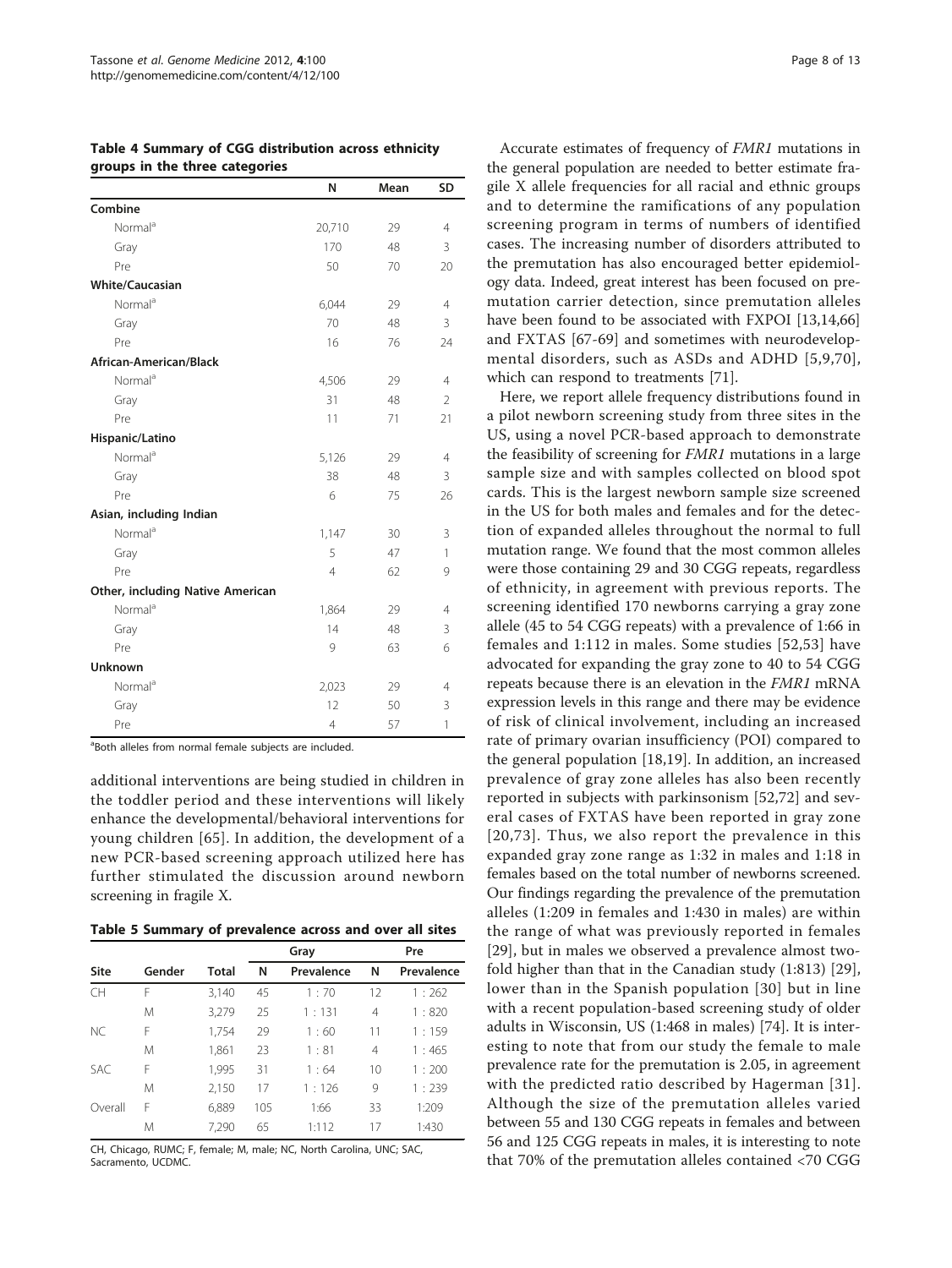|                |                 | Overall             | White       | <b>Black</b> | <b>Hispanic</b> | Asian        | Other      | <b>Unknown</b> |
|----------------|-----------------|---------------------|-------------|--------------|-----------------|--------------|------------|----------------|
|                |                 | Group* $N = 14,179$ | $N = 4,161$ | $N = 3069$   | $N = 3493$      | $N = 796$    | $N = 1286$ | $N = 1374$     |
| Females (N)    |                 | 6,889               | 2,014       | 1,508        | 1,709           | 368          | 614        | 676            |
| Normal (count) |                 | 6,751               | 1969        | 1,479        | 1,677           | 360          | 601        | 665            |
| Gray           | Count (rate)    | 105 (1:66)          | 35 (1:58)   | 20 (1:75)    | 29 (1:59)       | 5(1:74)      | 8(1:77)    | 8(1:84)        |
|                | (95% Cl**) Gray | 1:80-1:54           | $1:82-1:42$ | 1:123-1:49   | 1:88-1:41       | 1:226-1:32   | 1:177-1:39 | 1:195-1:43     |
| Premutation    | Count (rate)    | 33 (1:209)          | 10(1:201)   | 9(1:168)     | 3(1:570)        | 3(1:123)     | 5(1:123)   | 3(1:225)       |
|                | (95% CI) Pre    | 1:303-1:149         | 1:420-1:110 | 1:366-1:89   | 1:2761-1:195    | 1:594-1:42   | 1:377-1:53 | 1:1092-1:77    |
| Males (N)      |                 | 7.290               | 2.147       | 1,561        | 1.784           | 428          | 672        | 698            |
| Normal (count) |                 | 7,208               | 2,106       | 1,548        | 1,772           | 427          | 662        | 693            |
| Gray           | Count (rate)    | 65 (1:112)          | 35(1:61)    | 11(1:142)    | 9(1:198)        | O(N/A)       | 6(1:112)   | 4(1:174)       |
|                | (95% CI) Gray   | 1:145-1:88          | 1:88-1:44   | 1:284-1:80   | 1:433-1:105     | N/A          | 1:305-1:52 | 1:640-1:68     |
| Premutation    | Count (rate)    | 17 (1:429)          | 6(1:358)    | 2(1:780)     | 3(1:595)        | 1(1:428)     | 4(1:168)   | 1(1:698)       |
|                | (95% CI) Pre    | 1:736-1:268         | 1:974-1:165 | :6443-1:216  | 1:2882-1:204    | 1:16906-1:77 | 1:616-1:66 | 1:27570-1:126  |

<span id="page-8-0"></span>Table 6 Prevalence of grayzone and premutation alleles in females and males across ethnic groups

Group\* refers to the total number of males and females for all ethnicities. CI\*\* refers to Confidence Interval.

repeats, in agreement with a recent report [[32](#page-10-0)]. This may be of relevance for estimating the frequency of FMR1 related disorders in the general population since individuals with >70 repeats are more likely to have premutation disorders [\[75](#page-11-0)]. If we consider that the prevalence of a premutation allele in males is approximately 1:400 and if FXTAS is affecting approximately 40% of the premutation male carriers, then we would expect that 1.6 males out of 2,000 in the general population would develop the neurodegenerative syndrome. As was described in a recent study [\[76](#page-11-0)], FXTAS is far less likely in patients with <70 repeats. Thus, despite rare reports of FXTAS in the gray zone [\[52\]](#page-11-0) and in the low end of the premutation range, it is likely the frequency of FXTAS in the general population is lower than 1.6/2,000. However, mild neurological problems, such as neuropathy or balance problems associated with the premutation, are likely to be close to this prevalence and more common than in those with a definitive diagnosis of FXTAS.

Only one male newborn, out of the total 7,312 males screened, was found to have a full mutation at the UCDMC site. A large screening of newborns  $(n =$ 36,154) reported a prevalence of 1:5,161 in males [[23](#page-10-0)]; however, our sample size is too small to be confident of a prevalence estimate for the full mutation. Indeed, one would need in excess of 70,000 samples to estimate a prevalence of 1:5,000 and 95% CI within a 50% margin of error.

Table 7 P-value based on Fisher exact test (2 by 2 table)

|                       |       | Female | Male   |        |  |
|-----------------------|-------|--------|--------|--------|--|
|                       | Gray  | Pre    | Gray   | Pre    |  |
| White versus Black    | 03409 | 0.817  | 0.0153 | 0.4805 |  |
| White versus Hispanic |       | 0.161  | 0.0007 | 0.5239 |  |
| Black versus Hispanic | 04712 | 0.0785 | 0.5051 |        |  |

Although the CGG size distribution did not show a difference between the two genders and among different ethnic groups, differences were detected in the prevalence of expanded alleles. Specifically, the prevalence of gray zone alleles was higher in White males compared to Black and Hispanic males. Differences in the prevalence between the different ethnic groups were also observed for the premutation alleles; however, they did not reach statistical significance likely due to the small number. It is important to consider the potential difference in prevalence of premutation alleles in different populations as this could explain both the differences in premutation prevalence and the incidence of FXS among different studies.

Identifying and reporting babies with a premutation is somewhat controversial, with important arguments on both sides of the equation. One argument in favor of disclosure is the potential benefit for extended family members, in terms of genetic and reproductive counseling. Some of these family members may be suffering from clinical problems related to the premutation or full mutation segregating in the family, and can benefit from knowledge of their condition to help direct treatment [[77](#page-11-0)]. Identification of babies with the premutation can also lead to early intervention or treatment when needed with appropriate follow-up [[71](#page-11-0)]. Although premutation babies are far less likely to show developmental problems than full mutation babies, some are at risk for learning problems, ASD, or seizures, and early intervention will be important to implement if developmental problems emerge in follow-up [\[5](#page-9-0)[,9](#page-10-0)[,70,71\]](#page-11-0).

On the negative side of identifying FMR1 premutation carriers at the time of birth is that the family is told of possible future problems related to the premutation that may or may not develop, including FXTAS, and this may cause excessive worries for the family, especially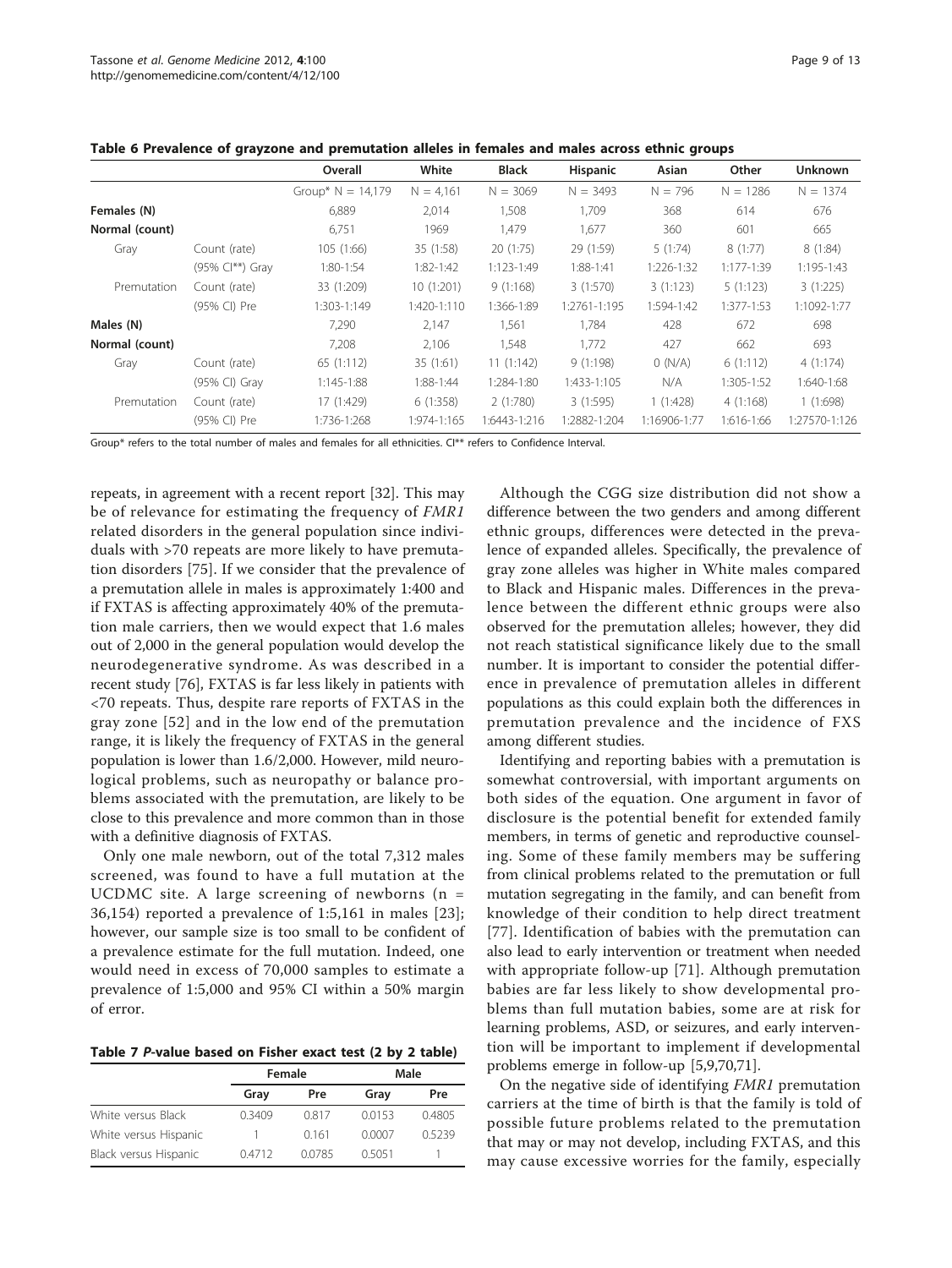<span id="page-9-0"></span>since the certainty of problems will be unknown. Many families may not want to know about carrier status, and a robust consent process is needed to assure that families understand the kind of information that could be learned from FX screening. The high rate of carrier detection makes clear the burden that screening would place on genetic counseling.

The identification of a newborn with the premutation or the full mutation can create the need for cascade testing throughout the family. Some family members will be interested in knowing if they are carriers, especially if they have medical problems that may relate to premutation involvement. These types of problems include depression, anxiety [[12,](#page-10-0)[78,79\]](#page-11-0), autoimmune problems, such as fibromyalgia or hypothyroidism [[8](#page-10-0),[11\]](#page-10-0), hypertension [[80\]](#page-11-0), sleep apnea [[10\]](#page-10-0), neuropathy, FXPOI and FXTAS. In our study, the largest family so far identified through cascade testing after the newborn was identified as a carrier had 16 additional carriers identified, including a great grandmother with probable FXTAS [\[77](#page-11-0)], several great aunts with neurological problems, others with emotional difficulties and female carriers with significant needs for reproductive counseling. Although it is unclear whether all of these problems are a direct result of the premutation alone, it is clear that there is a need to test extended family members in relation to premutation and full mutation disorders. However, the time and energy of the counseling and health care professionals for cascade testing of identified families may be a limiting factor on how many individuals in one family tree can be identified.

## Conclusions

This study demonstrates that newborn screening is technically feasible, and advances our understanding of the overall prevalence of the premutation and gray zone alleles in the USA and their prevalence in different ethnic groups. It also suggests that the prevalence of the premutation in both males and females is higher than was found in a previous large study in North America [[29\]](#page-10-0). In addition, this study provides the expected approximately 2:1 ratio of female to male carriers [\[31\]](#page-10-0). Clearly, newborn screening using a methodology that detects CGG repeats will result in the identification of many more premutation than full mutation babies. Before newborn screening for fragile X mutations is expanded nationally, further work is needed to understand the impact that identification of the premutation has on families; the developmental trajectories of children with the premutation; the possible need for a robust consent process; and ultimately whether the nation's public health system has the capacity to address the counseling and educational needs that inevitably will arise.

#### Abbreviations

ADHD: attention deficit-hyperactivity disorder; ASD: autism spectrum disorder; CE: Capillary Electrophoresis; CI: confidence interval; FXPOI: fragile X-associated primary ovarian insufficiency; FXS: fragile X syndrome; FXTAS: fragile X-associated tremor ataxia syndrome; IRB: institutional review board; RUMC: Rush University Medical Center; SD: standard deviation; UCDMC: UC Davis Medical Center; UNC: University of North Carolina; UTR: untranslated region.

#### Authors' contributions

TF designed the study, drafted the manuscript and participated in the data analysis and interpretation of the results. IKP, TT, LJ and LJ carried out the molecular screening. GLW helped with the recruitment and data analysis. B-KE drafted the manuscript and participated to the data analysis and interpretation of the results. DVN and MY performed the statistical analysis and interpretation of the result, contributed to drafting the manuscript, and managed data quality and analysis. BDB drafted the manuscript and participated in the data analysis. RJH drafted the manuscript and participated in the data analysis and interpretation of the results. All authors read and approved the final manuscript.

#### Competing interests

RJH has received funding to carry out treatment trials in fragile X syndrome or autism from Roche, Novartis, Seaside Therapeutics, Forest, and Curemark. She has also consulted with Roche and Novartis regarding targeted treatments in fragile X syndrome. The remaining authors have no competing interests to declare.

#### Acknowledgements

This work was supported by NICHD grant HD02274 and ARRA suppl. 3P30- HD002274-42S2 (FT, EB-K) and grant UL1 TR000002 from the National Center for Advancing Translational Sciences (DVN). Partial support was also provided by the Eunice Kennedy Shriver National Institute for Child Health and Human Development (P30 HD003110-S1) and the Centers for Disease Control in conjunction with the Association for Prevention Teaching and Research (APTR) (Cooperative Agreement No. U50/CCU300860, Project TS-1470). This work is dedicated to the memory of Matteo.

#### Author details

<sup>1</sup>Department of Biochemistry and Molecular Medicine, UC Davis, Sacramento, CA 95817, USA. <sup>2</sup>MIND Institute, UC Davis Medical Center Sacramento, CA 95817, USA. <sup>3</sup>Department of Pediatrics, Neurological Sciences, and Biochemistry, Rush University Medical Center, Chicago, IL 60612, USA. <sup>4</sup> Division of Biostatistics, UC Davis, Davis, CA 95616, USA. <sup>5</sup> <sup>5</sup>Department of Pediatrics, University of Wisconsin, Madison, WI 53706, USA. <sup>6</sup>RTI International, Research Triangle Park, NC 27709, USA. <sup>7</sup>Department of Pediatrics, UC Davis, Sacramento, CA 95817, USA.

#### Received: 24 August 2012 Revised: 19 November 2012 Accepted: 21 December 2012 Published: 21 December 2012

#### References

- 1. Maddalena A, Richards CS, McGinniss MJ, Brothman A, Desnick RJ, Grier RE, Hirsch B, Jacky P, McDowell GA, Popovich B, Watson M, Wolff DJ: Technical standards and guidelines for fragile X: the first of a series of diseasespecific supplements to the Standards and Guidelines for Clinical Genetics Laboratories of the American College of Medical Genetics. Quality Assurance Subcommittee of the Laboratory Practice Committee. Genet Med 2001, 3:200-205.
- 2. McDuffie A, Abbeduto L, Lewis P, Kover S, Kim JS, Weber A, Brown WT: Autism spectrum disorder in children and adolescents with fragile X syndrome: within-syndrome differences and age-related changes. Am J Intellect Dev Disabil 2010, 115:307-326.
- 3. Cordeiro L, Ballinger E, Hagerman R, Hessl D: Clinical assessment of DSM-IV anxiety disorders in fragile X syndrome: prevalence and characterization. J Neurodev Disord 2011, 3:57-67.
- Roberts JE, Hatton DD, Long AC, Anello V, Colombo J: Visual attention and autistic behavior in infants with fragile X syndrome. J Autism Dev Disord 2012, 42:937-946.
- 5. Chonchaiya W, Au J, Schneider A, Hessl D, Harris SW, Laird M, Mu Y, Tassone F, Nguyen DV, Hagerman RJ: Increased prevalence of seizures in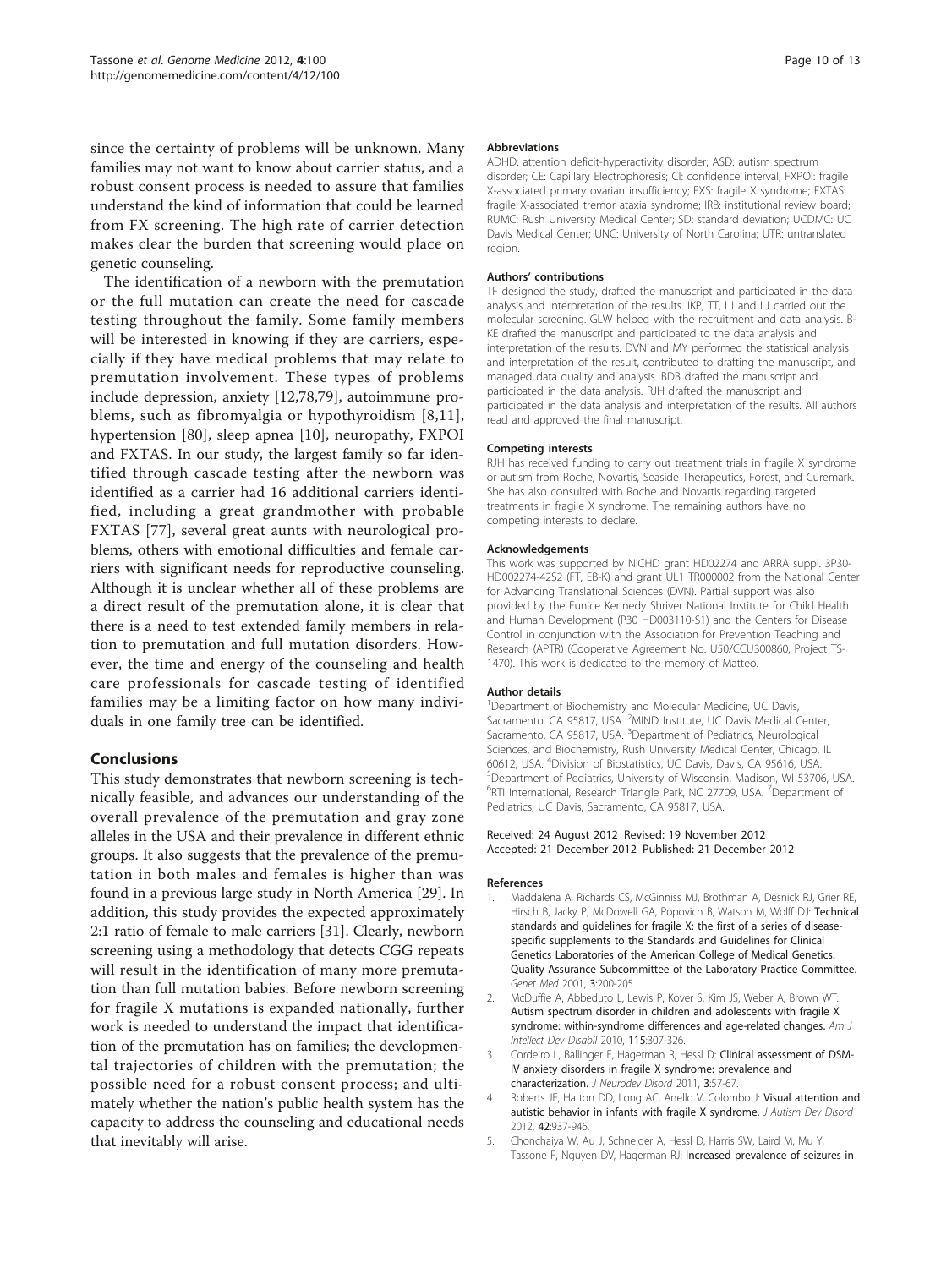<span id="page-10-0"></span>boys who were probands with the FMR1 premutation and co-morbid autism spectrum disorder. Hum Genet 2012, 131:581-589.

- 6. Chonchaiya W, Tassone F, Ashwood P, Hessl D, Schneider A, Campos L, Nguyen DV, Hagerman RJ: Autoimmune disease in mothers with the FMR1 premutation is associated with seizures in their children with fragile X syndrome. Hum Genet 2010, 128:539-548.
- 7. Clifford S, Dissanayake C, Bui QM, Huggins R, Taylor AK, Loesch DZ: Autism spectrum phenotype in males and females with fragile X full mutation and premutation. J Autism Dev Disord 2007, 37:738-747.
- 8. Coffey SM, Cook K, Tartaglia N, Tassone F, Nguyen DV, Pan R, Bronsky HE, Yuhas J, Borodyanskaya M, Grigsby J, Doerflinger M, Hagerman PJ, Hagerman RJ: Expanded clinical phenotype of women with the FMR1 premutation. Am J Med Genet A 2008, , 146A:: 1009-1016.
- Farzin F, Perry H, Hessl D, Loesch D, Cohen J, Bacalman S, Gane L, Tassone F, Hagerman P, Hagerman R: Autism spectrum disorders and attention-deficit/hyperactivity disorder in boys with the fragile X premutation. J Dev Behav Pediatr 2006, 27:S137-144.
- 10. Hamlin A, Liu Y, Nguyen DV, Tassone F, Zhang L, Hagerman RJ: Sleep apnea in fragile X premutation carriers with and without FXTAS. Am J Med Genet B Neuropsychiatr Genet 2011, , 156B:: 923-928.
- 11. Leehey MA, Legg W, Tassone F, Hagerman R: Fibromyalgia in fragile X mental retardation 1 gene premutation carriers. Rheumatology (Oxford) 2011, 50:2233-2236.
- 12. Roberts JE, Bailey DB Jr, Mankowski J, Ford A, Sideris J, Weisenfeld LA, Heath TM, Golden RN: Mood and anxiety disorders in females with the FMR1 premutation. Am J Med Genet B Neuropsychiatr Genet 2009, , 150B:: 130-139.
- 13. Sullivan AK, Marcus M, Epstein MP, Allen EG, Anido AE, Paquin JJ, Yadav-Shah M, Sherman SL: Association of FMR1 repeat size with ovarian dysfunction. Hum Reprod 2005, 20:402-412.
- 14. Cronister A, Schreiner R, Wittenberger M, Amiri K, Harris K, Hagerman RJ: Heterozygous fragile X female: historical, physical, cognitive, and cytogenetic features. Am J Med Genet 1991, 38:269-274.
- 15. Hagerman RJ, Leavitt BR, Farzin F, Jacquemont S, Greco CM, Brunberg JA, Tassone F, Hessl D, Harris SW, Zhang L, Jardini T, Gane LW, Ferranti J, Ruiz L, Leehey MA, Grigsby J, Hagerman PJ: Fragile-X-associated tremor/ataxia syndrome (FXTAS) in females with the FMR1 premutation. Am J Hum Genet 2004, 74:1051-1056.
- 16. Jacquemont S, Hagerman RJ, Leehey MA, Hall DA, Levine RA, Brunberg JA, Zhang L, Jardini T, Gane LW, Harris SW, Herman K, Grigsby J, Greco CM, Berry-Kravis E, Tassone F, Hagerman PJ: Penetrance of the fragile Xassociated tremor/ataxia syndrome in a premutation carrier population. JAMA 2004, 291:460-469.
- 17. Rodriguez-Revenga L, Madrigal I, Pagonabarraga J, Xuncla M, Badenas C, Kulisevsky J, Gomez B, Mila M: Penetrance of FMR1 premutation associated pathologies in fragile X syndrome families. Eur J Hum Genet 2009, 17:1359-1362.
- 18. Bodega B, Bione S, Dalpra L, Toniolo D, Ornaghi F, Vegetti W, Ginelli E, Marozzi A: Influence of intermediate and uninterrupted FMR1 CGG expansions in premature ovarian failure manifestation. Hum Reprod 2006, 21:952-957.
- 19. Bretherick KL, Fluker MR, Robinson WP: FMR1 repeat sizes in the gray zone and high end of the normal range are associated with premature ovarian failure. Hum Genet 2005, 117:376-382.
- 20. Hall D, Tassone F, Klepitskaya O, Leehey M: Fragile X-associated tremor ataxia syndrome in FMR1 gray zone allele carriers. Mov Disord 2012, 27:296-300.
- 21. Nolin SL, Sah S, Glicksman A, Allen E, Berry-Kravis E, Tassone F, Yrigollen C, Cronister A, Jodah M, Ersalesi N, Dobkin C, Brown WT, Shroff R, Latham GJ, Hadd AG: Fragile X AGG analysis provides new risk predictions for 45-69 repeat alleles...
- 22. Coffee B: Commentary on population screening for fragile X syndrome. Genet Med 2010, 12:411-412.
- 23. Coffee B, Keith K, Albizua I, Malone T, Mowrey J, Sherman SL, Warren ST: Incidence of fragile X syndrome by newborn screening for methylated FMR1 DNA. Am J Hum Genet 2009, 85:503-514.
- 24. Crawford DC, Meadows KL, Newman JL, Taft LF, Scott E, Leslie M, Shubek L, Holmgreen P, Yeargin-Allsopp M, Boyle C, Sherman SL: Prevalence of the fragile X syndrome in African-Americans. Am J Med Genet 2002, 110:226-233.
- 25. Morton JE, Bundey S, Webb TP, MacDonald F, Rindl PM, Bullock S: Fragile X syndrome is less common than previously estimated. J Med Genet 1997, 34:1-5.
- 26. Pesso R, Berkenstadt M, Cuckle H, Gak E, Peleg L, Frydman M, Barkai G: Screening for fragile X syndrome in women of reproductive age. Prenatal Diagnosis 2000, 20:611-614.
- 27. Song FJ, Barton P, Sleightholme V, Yao GL, Fry-Smith A: Screening for fragile X syndrome: a literature review and modelling study. Health Technol Assess 2003, 7:1-106.
- 28. Turner G, Webb T, Wake S, Robinson H: Prevalence of fragile X syndrome. Am J Med Genet 1996, 64:196-197.
- 29. Dombrowski C, Levesque ML, Morel ML, Rouillard P, Morgan K, Rousseau F: Premutation and intermediate-size FMR1 alleles in 10 572 males from the general population: loss of an AGG interruption is a late event in the generation of fragile X syndrome alleles. Hum Mol Genet 2002, 11:371-378.
- 30. Fernandez-Carvajal I, Walichiewicz P, Xiaosen X, Pan R, Hagerman PJ, Tassone F: Screening for expanded alleles of the FMR1 gene in blood spots from newborn males in a Spanish population. J Mol Diagn 2009, 11:324-329.
- 31. Hagerman PJ: The fragile X prevalence paradox. J Med Genet 2008, 45:498-499.
- 32. Hantash FM, Goos DM, Crossley B, Anderson B, Zhang K, Sun W, Strom CM: FMR1 premutation carrier frequency in patients undergoing routine population-based carrier screening: insights into the prevalence of fragile X syndrome, fragile X-associated tremor/ataxia syndrome, and fragile X-associated primary ovarian insufficiency in the United States. Genet Med 2011, 13:39-45.
- 33. Cronister A, DiMaio M, Mahoney MJ, Donnenfeld AE, Hallam S: Fragile X syndrome carrier screening in the prenatal genetic counseling setting. Genet Med 2005, 7:246-250.
- 34. Levesque S, Dombrowski C, Morel ML, Rehel R, Cote JS, Bussieres J, Morgan K, Rousseau F: Screening and instability of FMR1 alleles in a prospective sample of 24,449 mother-newborn pairs from the general population. Clin Genet 2009, 76:511-523.
- 35. Ryynanen M, Heinonen S, Makkonen M, Kajanoja E, Mannermaa A, Pertti K: Feasibility and acceptance of screening for fragile X mutations in lowrisk pregnancies. Eur J Hum Genet 1999, 7:212-216.
- Tzeng CC, Tsai LP, Hwu WL, Lin SJ, Chao MC, Jong YJ, Chu SY, Chao WC, Lu CL: Prevalence of the FMR1 mutation in Taiwan assessed by largescale screening of newborn boys and analysis of DXS548-FRAXAC1 haplotype. Am J Med Genet A 2005, 133:37-43.
- 37. Chow JC, Chen DJ, Lin CN, Chiu CY, Huang CB, Chiu PC, Lin CH, Lin SJ, Tzeng CC: Feasibility of blood spot PCR in large-scale screening of fragile X syndrome in southern Taiwan. J Formos Med Assoc 2003, 102:12-16.
- Otsuka S, Sakamoto Y, Siomi H, Itakura M, Yamamoto K, Matumoto H, Sasaki T, Kato N, Nanba E: Fragile X carrier screening and FMR1 allele distribution in the Japanese population. Brain Dev 2010, 32:110-114.
- 39. Berkenstadt M, Ries-Levavi L, Cuckle H, Peleg L, Barkai G: Preconceptional and prenatal screening for fragile X syndrome: Experience with 40 000 tests. Prenat Diagn 2007, 27:991-994.
- 40. Drasinover V, Ehrlich S, Magal N, Taub E, Libman V, Shohat T, Halpern GJ, Shohat M: Increased transmission of intermediate alleles of the FMR1 gene compared with normal alleles among female heterozygotes. Am J Med Genet 2000, 93:155-157.
- 41. Toledano-Alhadef H, Basel-Vanagaite L, Magal N, Davidov B, Ehrlich S, Drasinover V, Taub E, Halpern GJ, Ginott N, Shohat M: Fragile-X carrier screening and the prevalence of premutation and full-mutation carriers in Israel. Am J Hum Genet 2001, 69:351-360.
- 42. Rousseau F, Rouillard P, Morel ML, Khandjian EW, Morgan K: Prevalence of carriers of premutation-size alleles of the FMRI gene–and implications for the population genetics of the fragile X syndrome. Am J Hum Genet 1995, 57:1006-1018.
- 43. Saul RA, Friez M, Eaves K, Stapleton GA, Collins JS, Schwartz CE, Stevenson RE: Fragile X syndrome detection in newborns-pilot study. Genet Med 2008, 10:714-719.
- 44. Sherman SL, Marsteller F, Abramowitz AJ, Scott E, Leslie M, Bregman J: Cognitive and behavioral performance among FMR1 high-repeat allele carriers surveyed from special education classes. Am J Med Genet 2002, 114:458-465.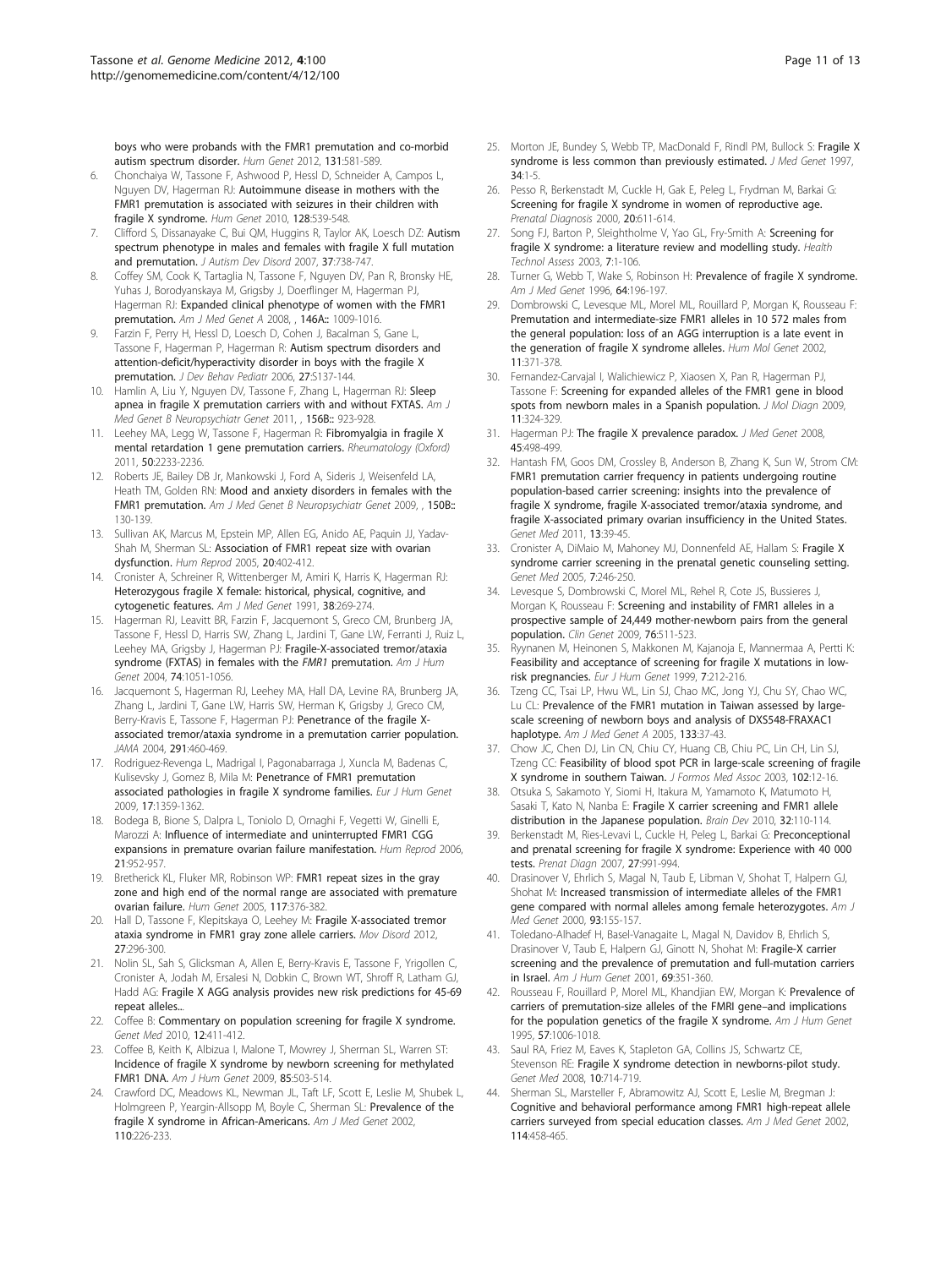- <span id="page-11-0"></span>45. Filipovic-Sadic S, Sah S, Chen L, Krosting J, Sekinger E, Zhang W, Hagerman PJ, Stenzel TT, Hadd A, Latham GJ, Tassone F: A novel FMR1 PCR method for the routine detection of low-abundance expanded alleles and full mutations in fragile X syndrome. Clin Chem 2010, 56:399-408.
- 46. Godler DE, Tassone F, Loesch DZ, Taylor AK, Gehling F, Hagerman RJ, Burgess T, Ganesamoorthy D, Hennerich D, Gordon L, Evans A, Choo KH, Slater HR: Methylation of novel markers of fragile X alleles is inversely correlated with FMRP expression and FMR1 activation ratio. Hum Mol Genet 2010, 19:1618-1632.
- 47. Hantash FM, Goos DG, Tsao D, Quan F, Buller-Burckle A, Peng M, Jarvis M, Sun W, Strom CM: Qualitative assessment of FMR1 (CGG)n triplet repeat status in normal, intermediate, premutation, full mutation, and mosaic carriers in both sexes: implications for fragile X syndrome carrier and newborn screening. Genet Med 2010, 12:162-173.
- 48. Lyon E, Laver T, Yu P, Jama M, Young K, Zoccoli M, Marlowe N: A simple, high-throughput assay for Fragile X expanded alleles using triple repeat primed PCR and capillary electrophoresis. J Mol Diagn 2010, 12:505-511.
- 49. Strom CM, Huang D, Li Y, Hantash FM, Rooke J, Potts SJ, Sun W: Development of a novel, accurate, automated, rapid, high-throughput technique suitable for population-based carrier screening for Fragile X syndrome. Genet Med 2007, 9:199-207.
- 50. Tassone F, Pan R, Amiri K, Taylor AK, Hagerman PJ: A rapid polymerase chain reaction-based screening method for identification of all expanded alleles of the fragile X (FMR1) gene in newborn and high-risk populations. J Mol Diagn 2008, 10:43-49.
- 51. Rife M, Badenas C, Mallolas J, Jimenez L, Cervera R, Maya A, Glover G, Rivera F, Mila M: Incidence of fragile X in 5,000 consecutive newborn males. Genet Test 2003, 7:339-343.
- 52. Hall DA, Berry-Kravis E, Zhang W, Tassone F, Spector E, Zerbe G, Hagerman PJ, Ouyang B, Leehey MA: FMR1 gray-zone alleles: association with Parkinson's disease in women?. Mov Disord 2011, 26:1900-1906.
- 53. Loesch DZ, Bui QM, Huggins RM, Mitchell RJ, Hagerman RJ, Tassone F: Transcript levels of the intermediate size or grey zone fragile X mental retardation 1 alleles are raised, and correlate with the number of CGG repeats. J Med Genet 2007, 44:200-204.
- 54. Skinner D, Choudhury S, Sideris J, Guarda S, Buansi A, Roche M, Powell C, Bailey DB Jr: Parents' decisions to screen newborns for FMR1 gene expansions in a pilot research project. Pediatrics 2011, 127:e1455-1463.
- 55. Chen L, Hadd A, Sah S, Filipovic-Sadic S, Krosting J, Sekinger E, Pan R, Hagerman PJ, Stenzel TT, Tassone F, Latham GJ: An information-rich CGG repeat primed PCR that detects the full range of fragile X expanded alleles and minimizes the need for southern blot analysis. J Mol Diagn 2010, 12:589-600.
- 56. Guthrie R: Screening for "inborn errors of metabolism" in the newborn infant – a multiple test program. Birth Defects 1968, 4:92-98.
- 57. Guthrie R, Susi A: A simple phenylalanine method for detecting phenylketonuria in large populations of newborn infants. Pediatrics 1963, 32:338-343.
- 58. Frankenburg WK: Selection of diseases and tests in pediatric screening. Pediatrics 1974, 54:612-616.
- 59. Watson MS, Lloyd-Puryear MA, Mann MY, Rinaldo P, Howell RR: Newborn screening: Toward a uniform screening panel and system. Genet Med 2006, 8:12S-252S.
- 60. Berry-Kravis EM, Hessl D, Coffey S, Hervey C, Schneider A, Yuhas J, Hutchison J, Snape M, Tranfaglia M, Nguyen DV, Hagerman R: A pilot open-label single-dose trial of fenobam in adults with fragile X syndrome. J Med Genet 2009, 46:266-271.
- 61. Hagerman R, Lauterborn J, Au J, Berry-Kravis E: Fragile X syndrome and targeted treatment trials. Results Probl Cell Differ 2012, 54:297-335.
- 62. Jacquemont S, Curie A, des Portes V, Torrioli MG, Berry-Kravis E, Hagerman RJ, Ramos FJ, Cornish K, He Y, Paulding C, Neri G, Chen F, Hadjikhani N, Martinet D, Meyer J, Beckmann JS, Delange K, Brun A, Bussy G, Gasparini F, Hilse T, Floesser A, Branson J, Bilbe G, Johns D, Gomez-Mancilla B: Epigenetic modification of the FMR1 gene in fragile X syndrome is associated with differential response to the mGluR5 antagonist AFQ056. Sci Transl Med 2011, 3:64ra61.
- Berry-Kravis EM, Hessl D, Rathmell B, Zarevics P, Cherubini M, Walton-Bowen K, Mu Y, Nguyen DV, Gonzalez-Heydrich J, Wang PP, Carpenter RL, Bear MF, Hagerman RJ: Effects of STX209 (Arbaclofen) on neurobehavioral function in children and adults with fragile X
- 64. Paribello C, Tao L, Folino A, Berry-Kravis E, Tranfaglia M, Ethell IM, Ethell DW: Open-label add-on treatment trial of minocycline in fragile X syndrome. BMC Neurol 2010, 10:91.
- 65. Winarni TI, Schneider A, Borodyanskara M, Hagerman RJ: Early intervention combined with targeted treatment promotes cognitive and behavioral improvements in young children with fragile X syndrome. Case Rep Genet 2012, 2012:280813.
- 66. Allingham-Hawkins DJ, Babul-Hirji R, Chitayat D, Holden JJ, Yang KT, Lee C, Hudson R, Gorwill H, Nolin SL, Glicksman A, Jenkins EC, Brown WT, Howard-Peebles PN, Becchi C, Cummings E, Fallon L, Seitz S, Black SH, Vianna-Morgante AM, Costa SS, Otto PA, Mingroni-Netto RC, Murray A, Webb J, Vieri F, et al: Fragile X premutation is a significant risk factor for premature ovarian failure: the International Collaborative POF in Fragile X study–preliminary data. Am J Med Genet 1999, 83:322-325.
- 67. Hagerman RJ, Leehey M, Heinrichs W, Tassone F, Wilson R, Hills J, Grigsby J, Gage B, Hagerman PJ: Intention tremor, parkinsonism, and generalized brain atrophy in male carriers of fragile X. Neurology 2001, 57:127-130.
- 68. Jacquemont S, Hagerman RJ, Leehey M, Grigsby J, Zhang L, Brunberg JA, Greco C, Des Portes V, Jardini T, Levine R, Berry-Kravis E, Brown WT, Schaeffer S, Kissel J, Tassone F, Hagerman PJ: Fragile X premutation tremor/ataxia syndrome: molecular, clinical, and neuroimaging correlates. Am J Hum Genet 2003, 72:869-878.
- 69. Tassone F, Berry-Kravis EM: The Fragile X-Associated Tremor Ataxia Syndrome (FXTAS). 1 edition. New York: Springer; 2010.
- 70. Bailey DB Jr, Raspa M, Olmsted M, Holiday DB: Co-occurring conditions associated with FMR1 gene variations: findings from a national parent survey. Am J Med Genet 2008, , 146A:: 2060-2069.
- 71. Chonchaiya W, Utari A, Pereira GM, Tassone F, Hessl D, Hagerman RJ: Broad clinical involvement in a family affected by the fragile X premutation. J Dev Behav Pediatr 2009, 30:544-551.
- 72. Loesch DZ, Khaniani MS, Slater HR, Rubio JP, Bui QM, Kotschet K, D'Souza W, Venn A, Kalitsis P, Choo AK, Burgess T, Johnson L, Evans A, Horne M: Small CGG repeat expansion alleles of FMR1 gene are associated with parkinsonism. Clin Genet 2009, 76:471-476.
- 73. Liu Y, Winarni T, Zhang L, Tassone F, Hagerman R: Fragile X-associated tremor/ataxia syndrome (FXTAS) in grey zone carriers. Clin Genet 2012.
- 74. Seltzer MM, Baker MW, Hong J, Maenner M, Greenberg J, Mandel D: Prevalence of CGG expansions of the FMR1 gene in a US populationbased sample. Am J Med Genet B Neuropsychiatr Genet 2012, 159:589-597.
- 75. Jacquemont S, Hagerman RJ, Hagerman PJ, Leehey MA: Fragile-X syndrome and fragile X-associated tremor/ataxia syndrome: two faces of FMR1. Lancet Neurol 2007, 6:45-55.
- 76. Jacquemont S, Leehey MA, Hagerman RJ, Beckett LA, Hagerman PJ: Size bias of fragile X premutation alleles in late-onset movement disorders. J Med Genet 2006, 43:804-809.
- 77. Sorenson PL, Gane L, Yarborough M, Hagerman RJ, Tassone F: Newborn screening and cascade testing for FMR1 mutations. Am J Med Genet 2013, , 161A:: 59-69.
- 78. Rodriguez-Revenga L, Madrigal I, Alegret M, Santos M, Mila M: Evidence of depressive symptoms in fragile-X syndrome premutated females. Psychiatr Genet 2008, 18:153-155.
- 79. Bourgeois JA, Seritan AL, Casillas EM, Hessl D, Schneider A, Yang Y, Kaur I, Cogswell JB, Nguyen DV, Hagerman RJ: Lifetime prevalence of mood and anxiety disorders in fragile X premutation carriers. J Clin Psychiatry 2010, 72:175-182.
- 80. Hamlin AA, Sukharev D, Campos L, Mu Y, Tassone F, Hessl D, Nguyen DV, Loesch D, Hagerman RJ: Hypertension in FMR1 premutation males with and without fragile X-associated tremor/ataxia syndrome (FXTAS). Am J Med Genet A 2012, , 158A:: 1304-1309.
- 81. Spence WC, Black SH, Fallon L, Maddalena A, Cummings E, Menapace-Drew G, Bick DP, Levinson G, Schulman JD, Howard-Peebles PN: Molecular fragile X screening in normal populations. Am J Med Genet 1996, 64:181-183.
- 82. Geva E, Yaron Y, Shomrat R, Ben-Yehuda A, Zabari S, Peretz H, Naiman T, Yeger H, Orr-Urtreger A: The risk of fragile X premutation expansion is lower in carriers detected by general prenatal screening than in carriers from known fragile X families. Genet Test 2000, 4:289-292.
- 83. Youings SA, Murray A, Dennis N, Ennis S, Lewis C, McKechnie N, Pound M, Sharrock A, Jacobs P: FRAXA and FRAXE: the results of a five year survey. J Med Genet 2000, 37:415-421.